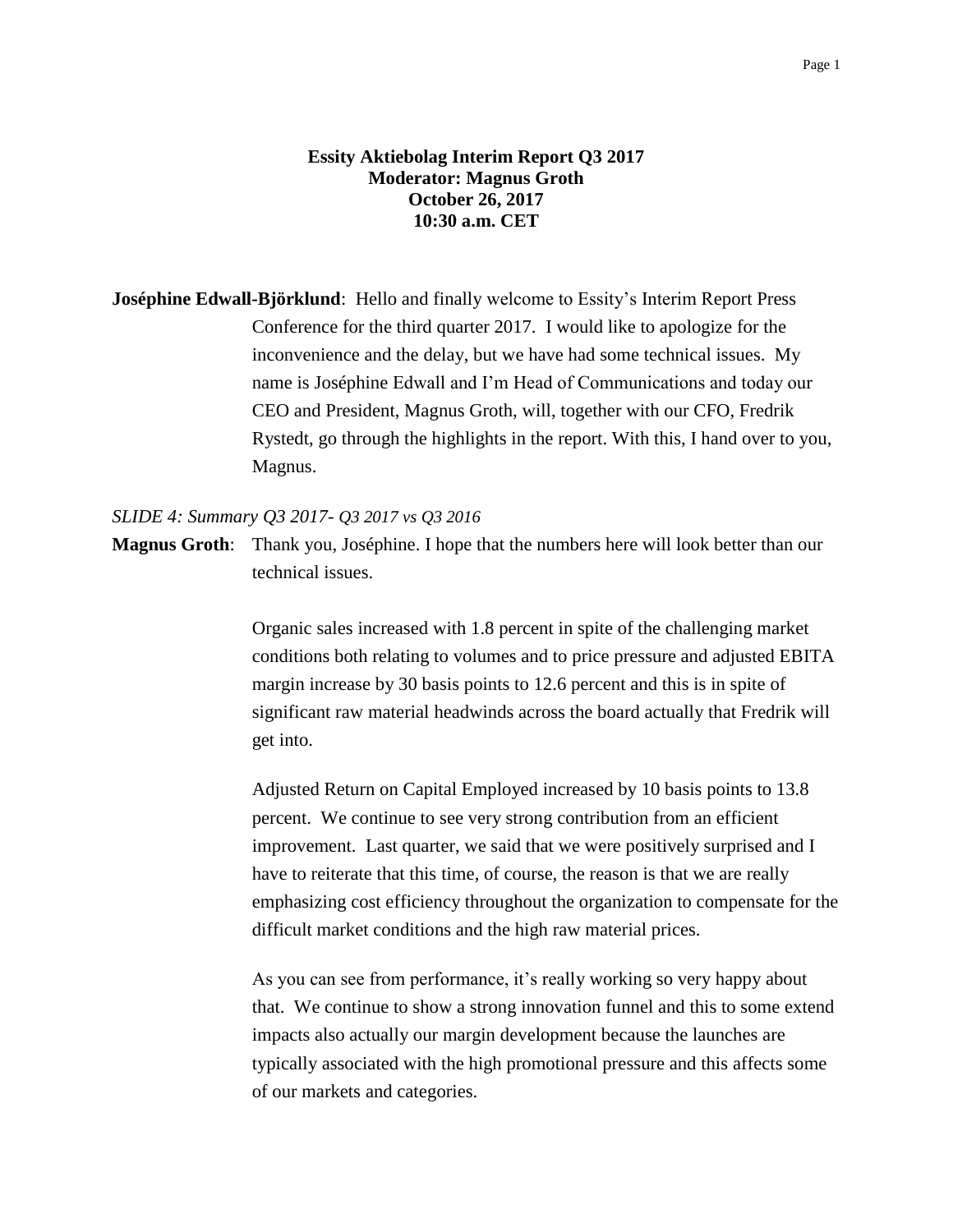## *SLIDE 5: Financial Summary - Q3 2017 vs Q3 2016*

Net sales increased by 7.7 percent and BSN accounts for 8.2 and then a negative currency impact makes up a difference to the organic sales of 1.8 percent. Adjusted EBITA up 10 percent and excluding BSN, the organic adjusted EBITA was minus one percent. We continue to show a strong cash flow also in the third quarter of this year.

### *SLIDE 6: Financial Summary - Q3 2017 vs Q3 2016*

Earnings per share remains on a strong level and I'm happy to also note that BSN is contributing positively to earnings per share already straight from only a few months after the acquisition.

#### *SLIDE 7: Initiatives and Recognitions*

Some initiatives and recognition during this past quarter.

We have teamed up with Microsoft on the Internet of Things. What this means specifically is that we are linking our Tork EasyCube sensor enabled systems to Microsoft's intelligent building platform called Azure. Which means that the facility management companies can now follow the usage of tissue and the need for cleaning and so on in the washrooms through Microsoft Azure system based also on our Tork EasyCube platform.

Another important step when comes to the digitalization of our products. We were also recognized just a few weeks ago by the European Parliament for a new service also a step from just selling product, selling services which includes recycling of hand towels: Tork hand towels.

And we offer the full package that when you sign up with us, we actually collect used hand towels from the washrooms, recycle them in one of our plants and return them as toilet tissue.

Sustainability is very important for us and we work and follow the United Nation's sustainable development goals until 2030.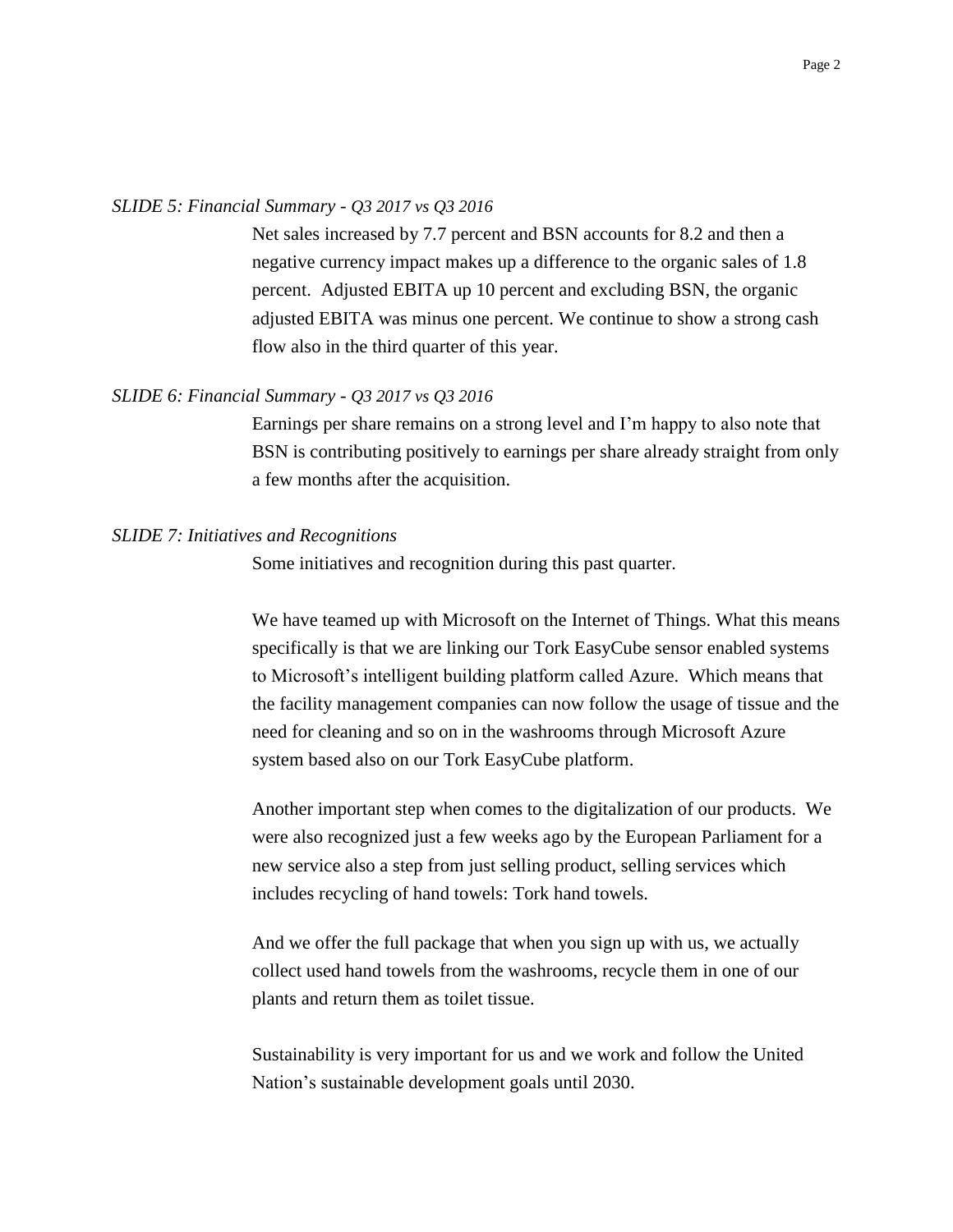This is a very efficient and successful public private partnership that is now in it's second year with the United Nation's Foundation and we're doing this of course because its good for the world but also because it helps us to drive business and growth in our categories since hygiene and health are two very strong long-term goals according to the sustainable development goals.

Also, just a few days ago, we were recognized by CDP which are a not for profit global organization actually the organization that follows the carbon usage and water usage and other areas of consumption in all industrials and we were recognized as the world leader for actions regarding the forests and water.

This fits very well with the fact that we had the similar award from the world wildlife foundation not long ago, leading in that area.

#### *SLIDE 8: Innovations for People and Nature - Q3 2017*

Before getting over to the numbers, I would like to mention one very exciting innovation and it's the one that maybe looks the least exciting on this slide but it's actually this: Tork PeakServe dispenser that you see there to the left and it's also here.

This dispenser looks like a normal dispenser but it can take 250 percent more towels than the product that it replaces and it's surrounded by 12 patents. The benefit to the users is of course that it's quicker to get the towels, it's always full, it requests substantially less refill so it's very suitable for high traffic environments like stadiums and so on.

For our customers like a stadium, the benefit is that with clean, functional washrooms with access to hand towels, they sell more products. They sell more soft drinks and food and so on so it's a win-win. And I would just briefly show you what makes it so unique because you don't see it from the inside.

Actually, what makes it different is that it's fed from the top, so you don't have the pressure from gravity that compressed the tissue and you refill it from the bottom if you see here – and that means that there's never and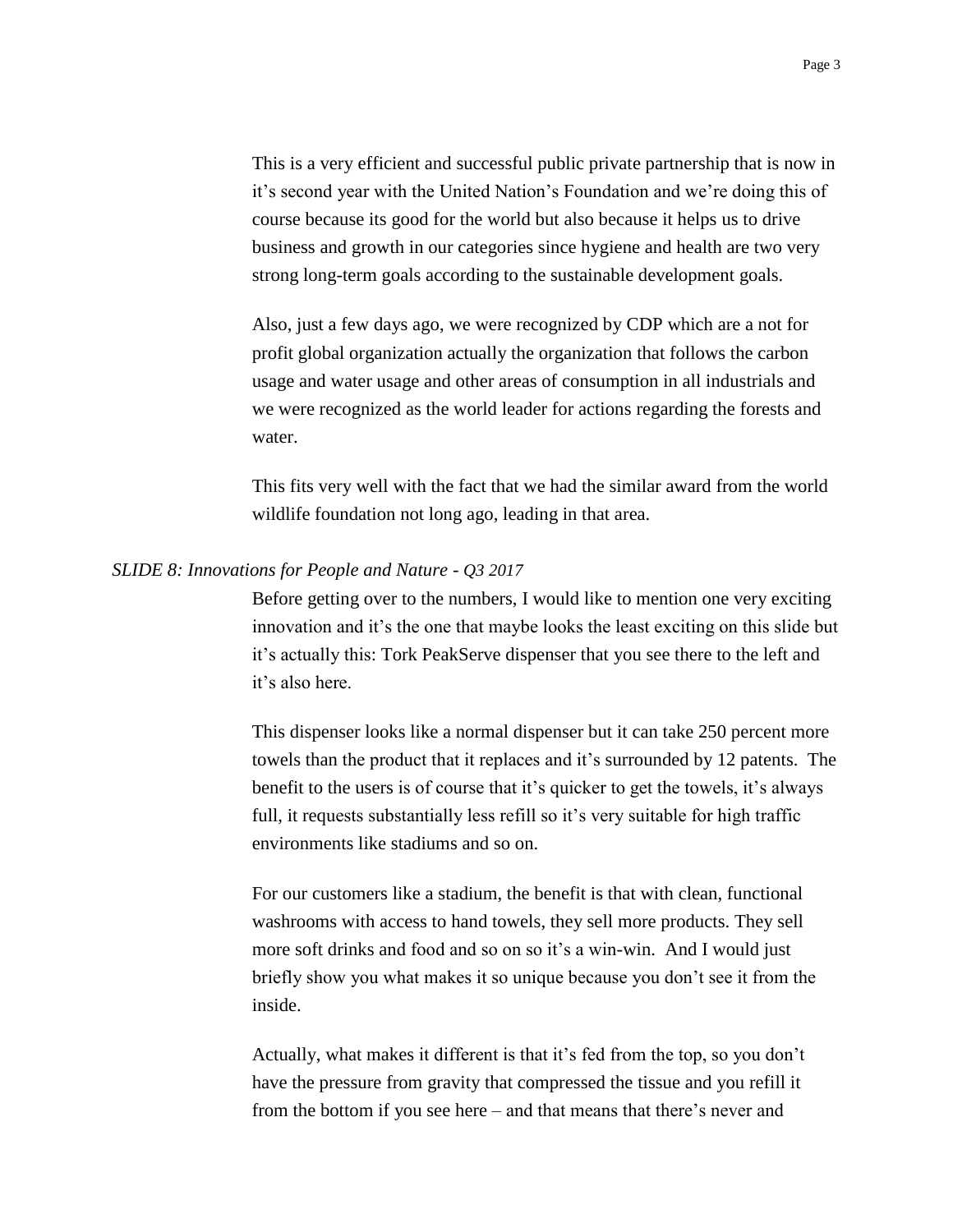pressure on the tissue as you take it out of the machine and it's super simple once you think of it of course. Refill from the bottom with Velcro which also makes it more difficult to copy for competitors, so it's very difficult for another company to provide the tissue to fill in these dispensers. It has a very proprietary aspect to it. It's a big launch for us in Professional Hygiene that we're in the middle of right now both in North America and Europe.

#### *SLIDE 9: Personal Care - Q3 2017 vs Q3 2016*

Over to Personal Care, organic sales increased with a solid 3 percent and EBITA increased with 45 percent, of course the acquisition of BSN medical is a big part of that but also higher volumes, cost savings and we continue to see a good development of the Inco business in North America and we continue to have a positive impact from the closure of our baby businesses in Mexico and India for another quarter. Of course, we see the opposite effect on sales. However, offset by lower prices and higher raw material costs.

The adjusted EBITA margin was 14.9 percent which is an increase with 210 basis points even if you take out BSN, there was margin uplift around 100 basis points, still a very strong margin contribution from the Personal Care business excluding BSN.

#### *SLIDE 10: Personal Care - Q3 2017 vs Q3 2016*

And organic sales came from volume. We had a negative price mix that came mostly from mature markets even though we had good growth for Baby Care and the launch in France of Lotus Baby it's progressing well. Of course, we are promoting those products which has a negative price impact. Flat sales for Feminine Care and flat sales for Incontinence Care where we see a good growth in retail also through a lot of promotion underpinning new launches and flat sales in Health Care where we see a higher price pressure than we have in the last couple of quarters.

In North America, we continue to grow both in health care and in retail and in the emerging markets a little bit of a mixed picture. Asia very good growth in Feminine Care and Incontinence Care but slower growth in Baby Care.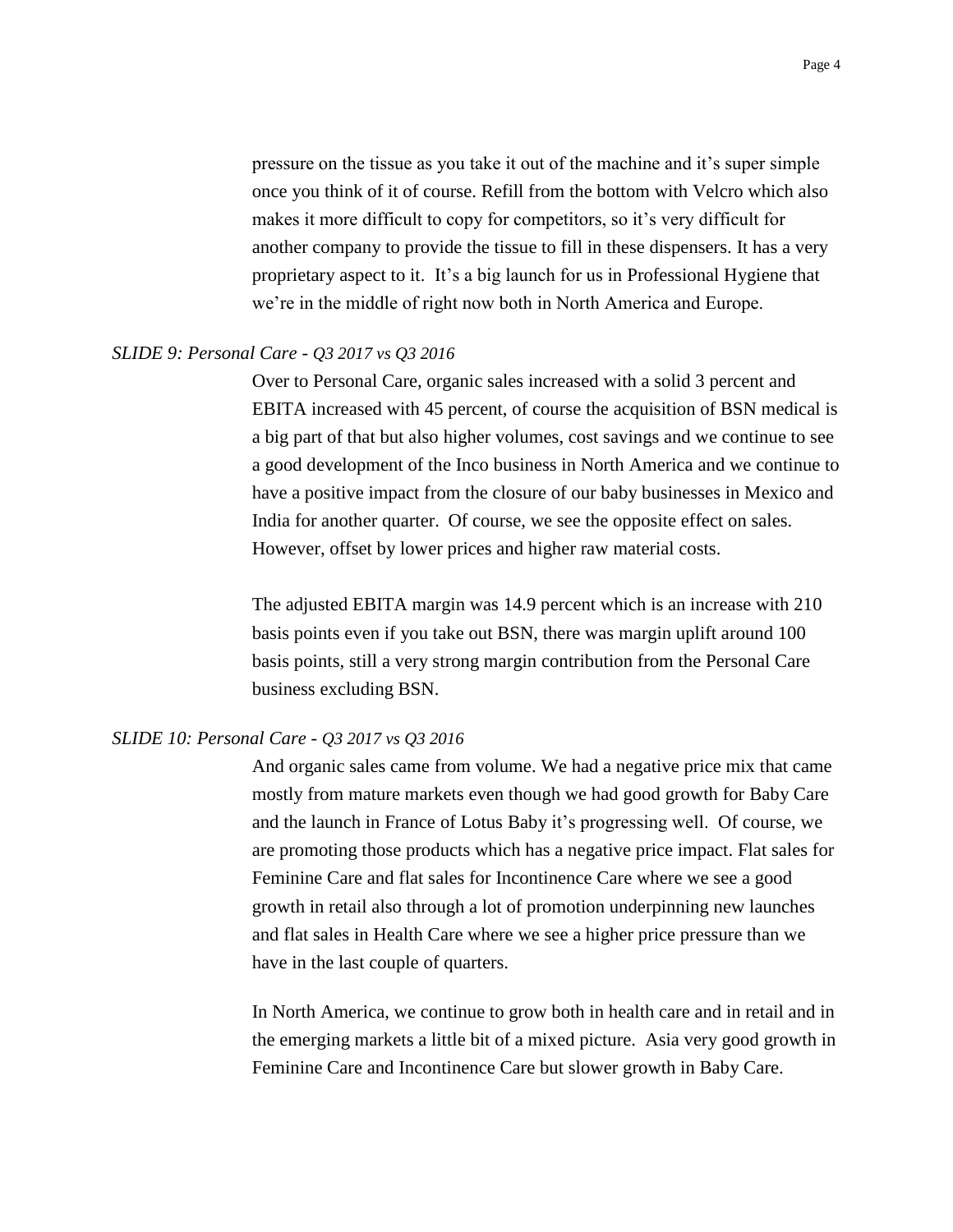In Latin America, we had a negative impact sill from the closures of Baby Care in Mexico.

And Russia where we see good market share growth in the premium segment of our baby diaper business but we're still losing some share in the value segment and also due to product launches we are promoting our products in this very competitive market.

#### *SLIDE 10: Medical Solutions - BSN medical acquisition*

Medical Solutions, integration is progressing well, our organic sales increased sequentially quarter 3 over quarter 2 with one percent to 1.7 percent and the adjusted EBITA margin improved by a little over two percent compared to the second quarter to 19.2 percent.

We're quite satisfied with these numbers and with these numbers we feel that the business case that we had for this acquisition is looking quite good so it's a positive development here.

# *SLIDE 12: Consumer Tissue - Q3 2017 vs Q3 2016*

Consumer Tissue, and this is where we had this huge challenge from raw material prices and also a very high competitive pressure in Western Europe. Organic sales increased 0.7 percent and adjusted EBITA decreased eight percent.

The higher raw material cost impacted margins with 290 basis points, big negative and we were able to offset a lot of that through cost savings and improved mix but not entirely. When it comes to the lower prices in Europe, they are a result of a number of factors. One is that we have had slightly lower growth in Europe over the last year than before so under a percent rather than one and two percent.

We've also had capacity additions throughout the year so the supply demand balance has weakened which of course increases the competitive pressure and price pressure. Also, retailers are under pressure and of course extending that to their suppliers being us.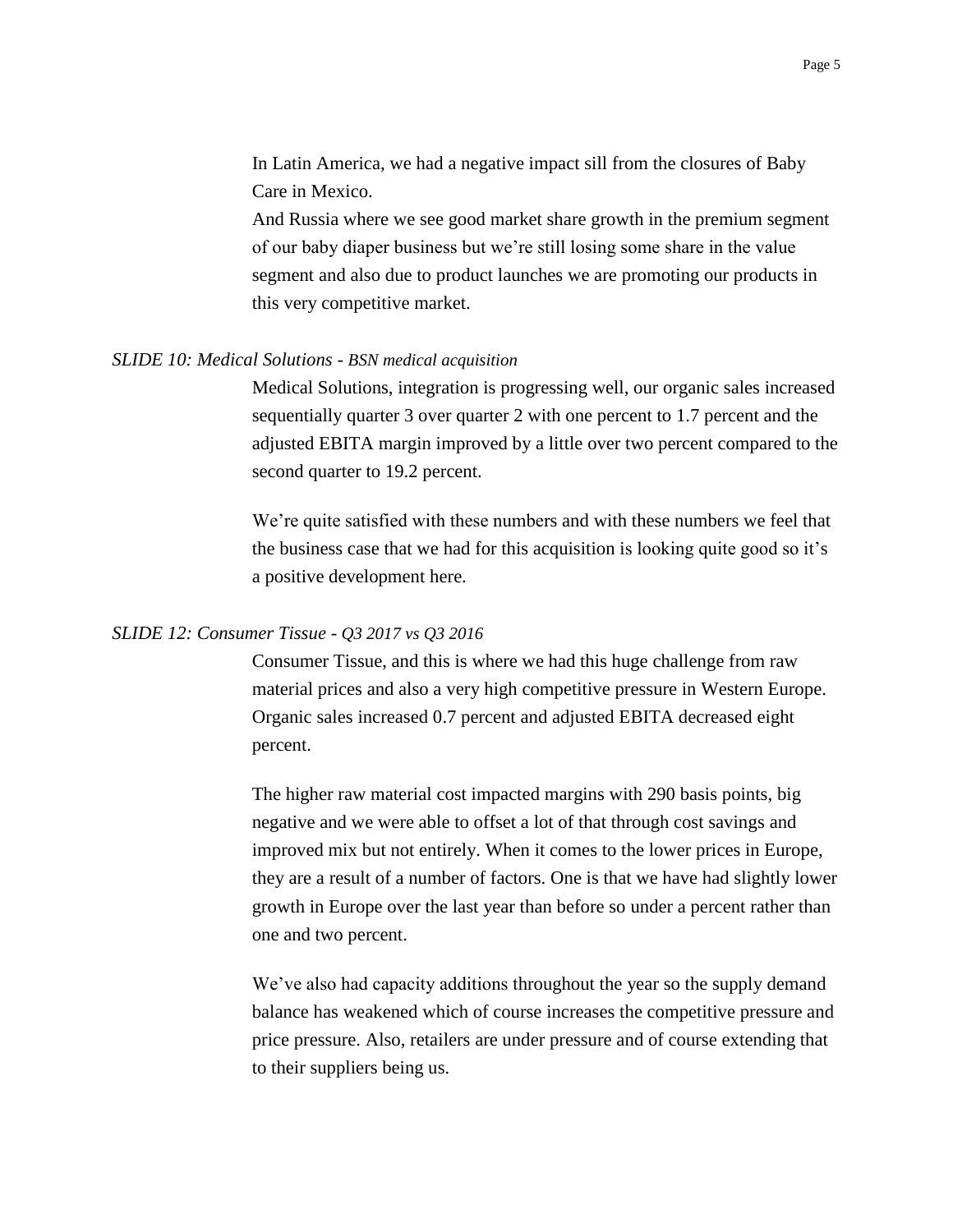Another factor that's impacted these lower prices is the fact that there has been a perception that pulp prices would eventually come down so that this was a temporary pain. And I want to make it clear that we don't believe in this, we believe that the industry needs price increases and that our ambition is to increase prices in Western Europe and we are initiating that now in Consumer Tissue.

It will not benefit the fourth quarter or the first quarter of next year but it will benefit the latter part of next year. We definitely need to work with price increases now for the long term in Consumer Tissue.

### *SLIDE 13: Consumer Tissue - Q3 2017 vs Q3 2016*

Again, as we can see volume up 1.4 percent and price mix down and relates very much in different markets where in Western Europe we had lower sales both to due to price and volumes; while in the emerging markets positive development even though at a somewhat slower pace in Latin America and Russia than previous years.

However, remember that even the global GDP growth is very good, it's not even spread, it's very much in Europe and North America where the penetration of our categories is quite high. Why GDP growth is slower in that in Latin America for instance.

## *SLIDE 14: Professional Hygiene - Q3 2017 vs Q3 2016*

Finally, Professional Hygiene where organic sales increased with 1.2 percent and adjusted EBITA decreased by three percent. Again, we see higher raw material costs, lower volumes but better price mix and I'll get back to that. Very strong adjusted EBITA margin of 15.4 percent in spite of these raw material headwinds.

### *SLIDE 15: Professional Hygiene - Q3 2017 vs Q3 2016*

If you look here, there's a different mix when it comes to organic sales because volumes were down but price mix was up and this is due both to price in North America and mix in general.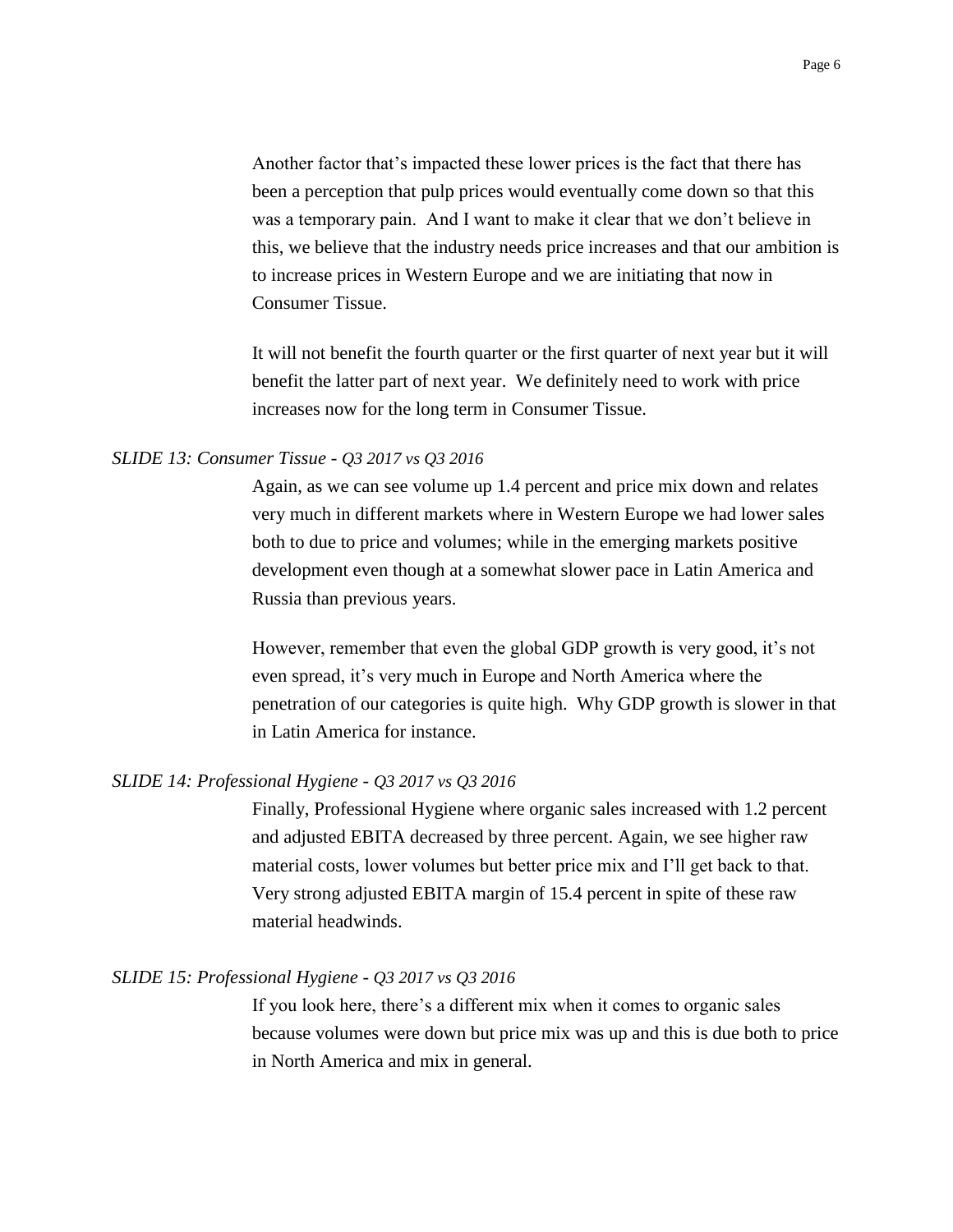When it comes to prices in Europe, we are right now negotiating with our customers to increase prices from first of January next year so this is something we are planning for.

As you can see there in the emerging markets, we continue to have a very good growth of Professional Hygiene.

With that, Fredrik.

# *SLIDE 17: Net Sales - Q3 2017 vs Q3 2016*

**Fredrik Rystedt**: Thank you, Magnus. I will as usual just give a few comments on the sales figures and as you've seen we grew out net sales totally with approximately 7.7 percent and as you can see here, BSN of course contributed very strongly to the growth of net sales.

> If you look at price mix, it was negative for both Personal Care and for Consumer Tissue and I'll come back to that but of course we have a continues fairly high price pressure in the consumer tissue market.

> On the volume side, basically the opposite good growth in Consumer Tissue and Personal Care and slightly negative on Professional Hygiene. If you remember, now you see an organic growth here of 1.8 percent but you also know that we have done quite a few things that are deliberate as margin focus or value creation focus.

> We've done exits, you will remember India and in Mexico and if you take just those two, that has an impact of roughly about 0.3 percent or so on the net sales growth here. And we've also abandoned contracts as you've heard and if you add all of those things up, we have a rough impact on organic sales growth all about a percent. The underlying here is roughly 2.8 percent for organic growth. Of course, significantly improved versus Q2 that you see here.

## *SLIDE 18: Adjusted EBITA - Q3 2017 vs Q3 2016*

If you look at this, it's kind of obvious from this slide where we have the challenges, it's very clear in the price and mix side and on the raw material.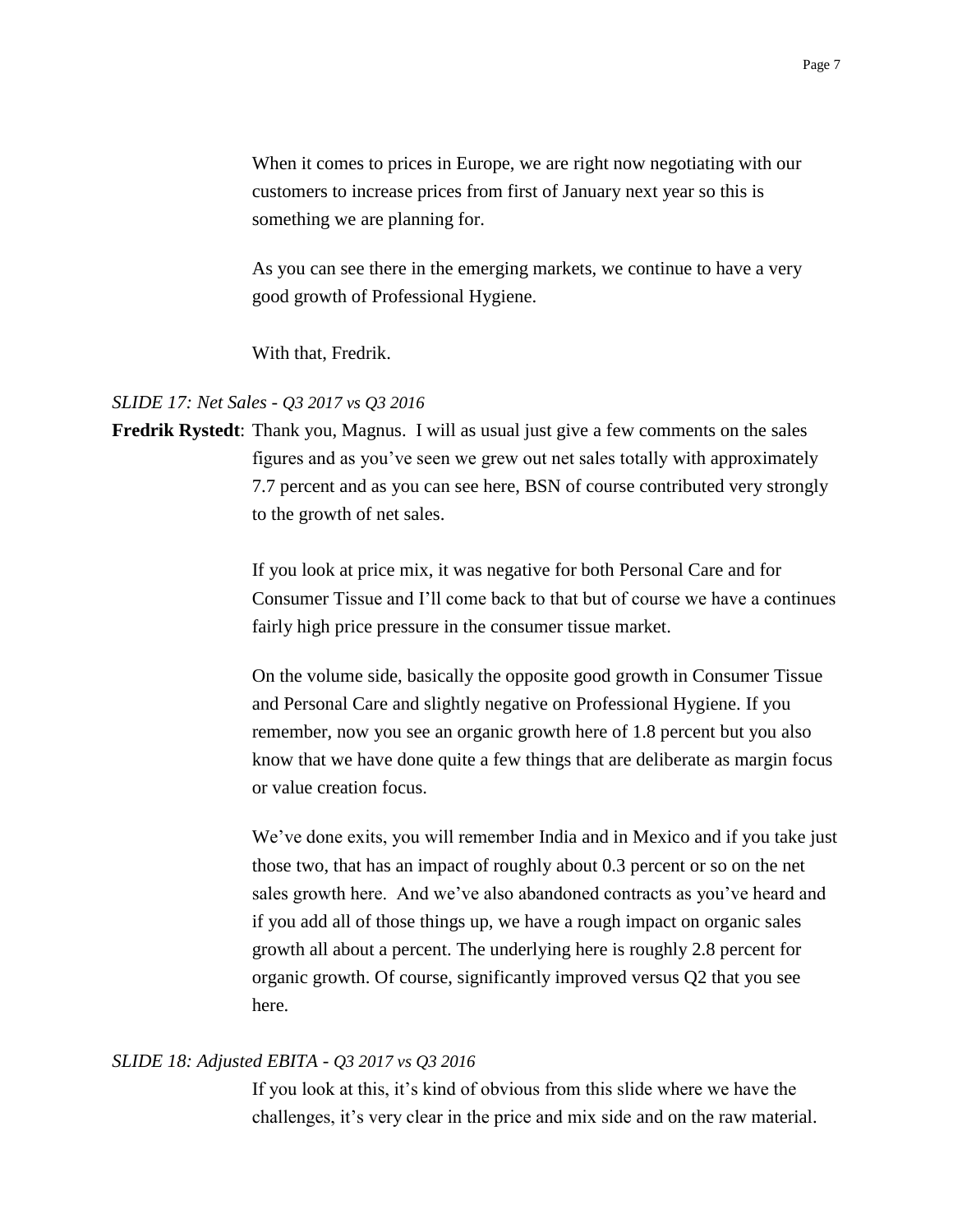And if you look at the organic adjusted growth, you see a decline of approximately one percent of EBITA and I'll take you through these.

Starting with price and mix, if you look at Personal Care, it's actually the majority so it's close to SEK 160m of negative price and mix and then you need to remember that mix is actually positive. Price is negative and there're basically a lot of it comes from our Inco business and there are a couple of things here, first one is that we have a slightly higher price pressure in the Health Care side, but we've also launched a number of new very good products you see some of them here, TENA Men ActiveFit as an example, and of course that brings along also promotional activity. This is very much planned we also have promotional activities that impacts price and mix for Personal Care and of course Inco.

If you look at Consumer Tissue, also there we have a positive mix component which is related to a continuous increasing share of branded products and this is of course our focus as you know.

But of course, the negative impact, so the total here being roughly SEK -40m or a little bit more than that is a very negative price environment as Magnus elaborated on and this is retail branded or the private label side of our business, predominately. We've seen that throughout the year and of course as Magnus said, we have a continuous high raw material pressure and we also see that the industry profitability from others is becoming more of course pressed and that leads us to believe that there is a much higher likelihood for price increases as we go forward in 2018.

Having said that of course the full impact of the price decline or the price pressure that we've seen this year is still not taken fully in Q3, we will see that more in Q4.

Professional Hygiene, I think Magnus alluded to it; we have a positive mix and we also have a positive price development there on the back of previously announced price increases that we have executed on.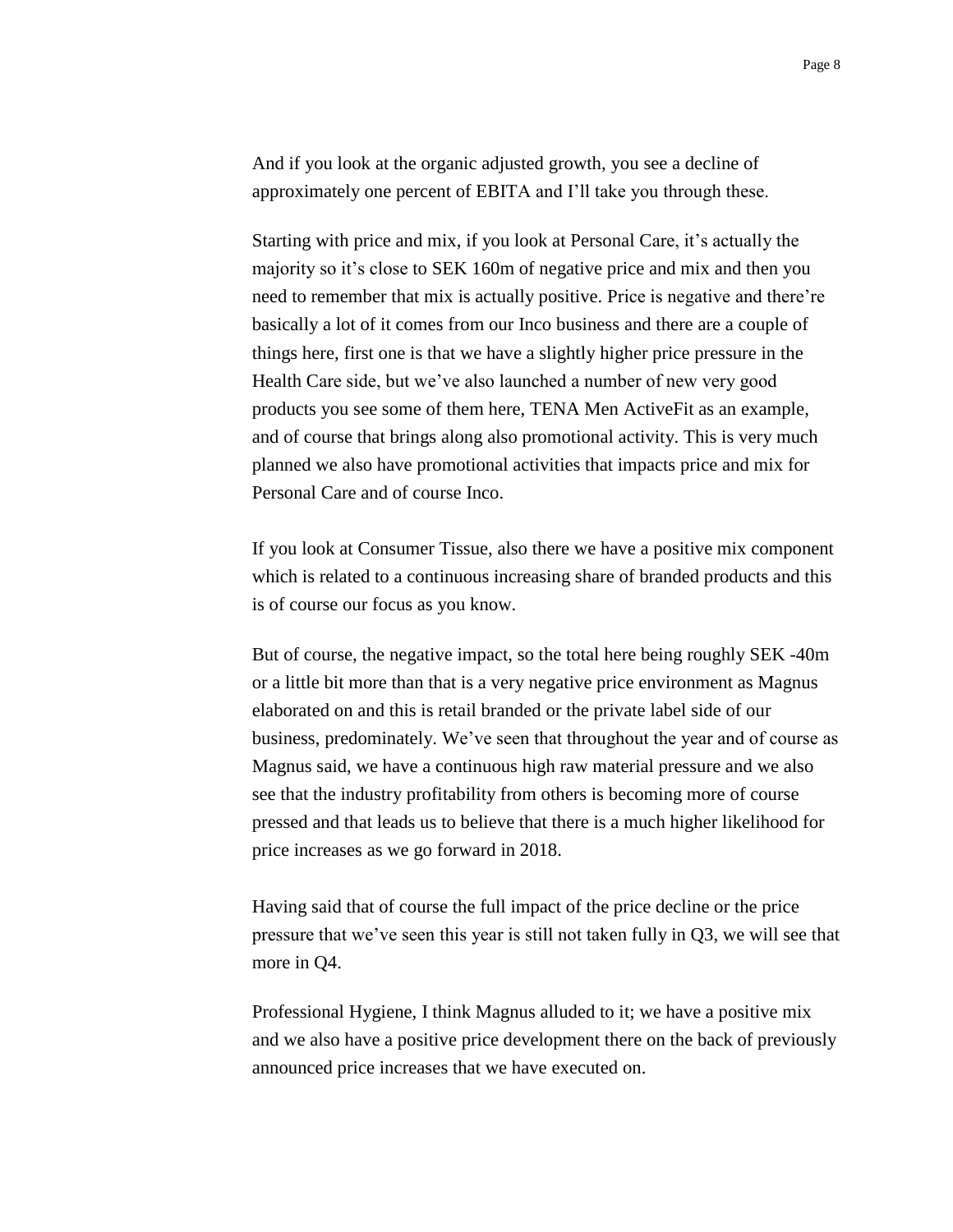Looking at the volume, there once again I talked about it also in the sales slide we had a positive development in Personal Care in all categories, all geographies so a good development generally in terms of volume contribution. Looking at Consumer Tissue, some of you may have seen that the Asian growth has been very strong and in the mature markets in i.e. Europe for us, much more challenging. And you will remember that our focus is very much that of retaining margins so there is a deliberate sacrifice of volume in the mature market.

If you look at the Professional Hygiene, a slight negative development there in terms of volume; there are a couple of things we have as we previously talked about, abandoned some contracts in this area, very low margin contracts, and you will have also perhaps noted this quarter, that we've had some impact from the hurricanes in the United States. That's actually not small, it's been a fairly significant impact on that.

Most noticeable on this page, raw material and this is interesting SEK 466m, Magnus mentioned it, 180 basis points, but in reality, the actual underlying impact is much bigger so we have a positive dollar impact here of roughly SEK 160m, included in these numbers. So, if you add those up, it's actually gross or the pure underlying raw material impact is actually SEK 630m. I think it's the biggest negative impact we've seen in any quarter ever. So of course, that's very significant and specifically for Consumer Tissue impacting margins by a negative of three percent, but also in Professional Hygiene with recovered fiber 1.7 percent of margin and also because of basically oil-based and to some degree fluff its actually 0.7 percent of margin (Personal Care).

It is a really challenging environment here and I'll come back to that in a second but of course it will remain at least for some time.

I think I said last time, we were very happy about the savings Q2 2017 of SEK 370m I think we were actually communicating these were abnormally high and as you can see we were even higher this quarter.

Once again this is a very good quarter for us in terms of cost savings, we also saved on other things, including SG&A that you will see in the Other part, but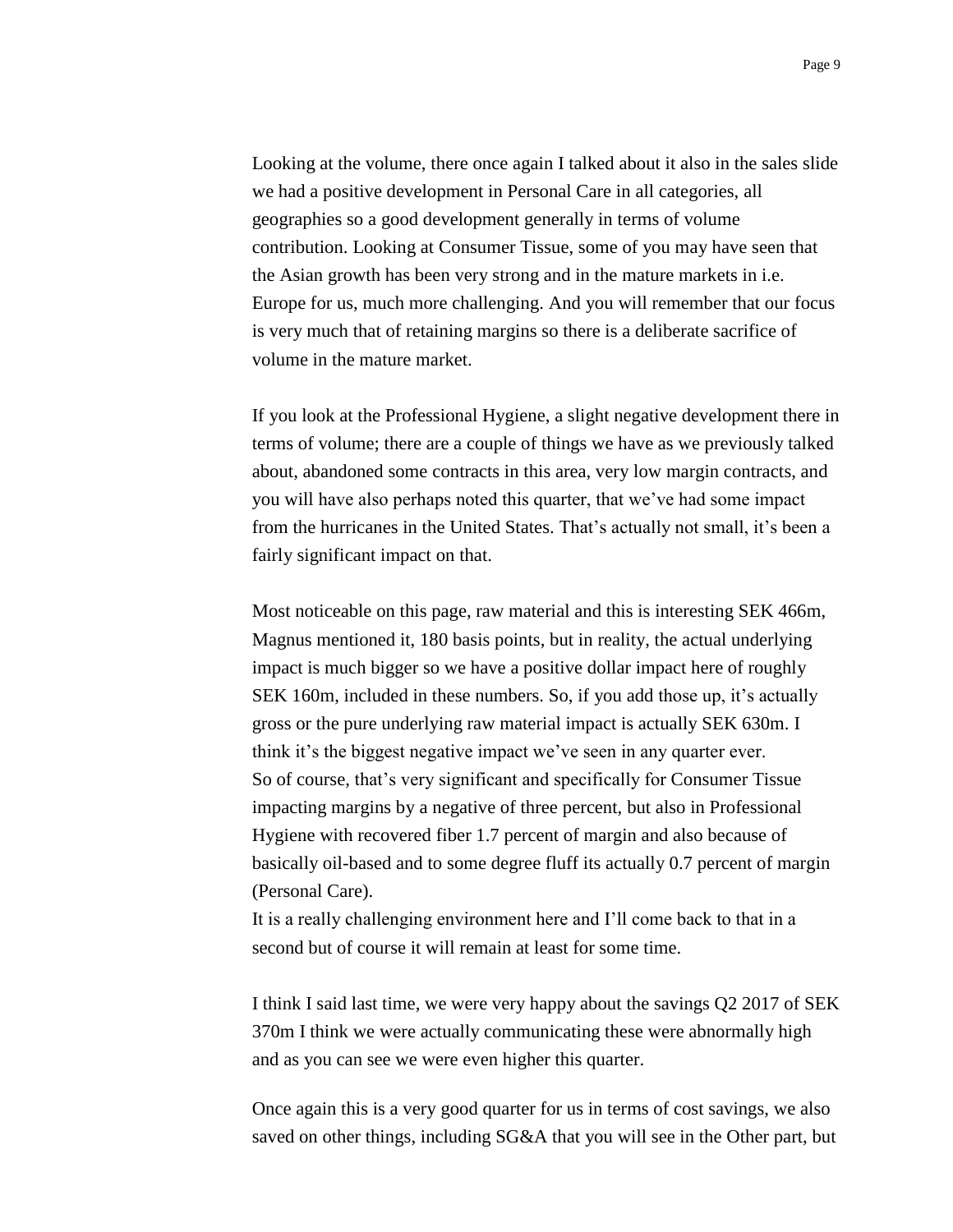this is on cost of goods sold and we see specifically very good results of the restructuring that we have announced previously so that comes into play in terms of machine efficiency or time efficiency or asset utilization, those kinds of things.

And we also see continued benefit in things as material rationalization so a really good quarter. This may sound a little odd, but once again I would like to just stress the fact that these are abnormally high levels that you see here from the second quarter in a row.

This is pretty much the result, and once again the acquisition is BSN here and we improved the margin with two percent in the quarter so a really good performance also for BSN margin wise.

#### *SLIDE 19: Raw Material Development*

Raw material, I promised to say and this is kind of obvious, this is just one grade: Sorted Office Paper (SOP) for the US and Europe which you see on the graph on the left.

And as you can see, we've had some easing on the North American prices and this has to do with import restrictions that China has imposed in terms of importing recovered fiber and that has led to an easing, but it's kind of clear from this slide that it's still much more negative than it was last year and you can also see that European prices on recovered paper has continued to increase so a pretty negative picture as you see here for the time being. And it's very clear also for the Eucalyptus (EUCA) and NBSK and Fluff pulp that the pricing development is not favorable.

Very significant specifically related to eucalyptus, for Consumer Tissue we use roughly about 60 percent or a little bit more than that in eucalyptus for standard tissue and roughly about 40 percent of NBSK so this lower line here is very costly development for us.

Just as perhaps as an outlook – it's not an outlook, but it's our judgement of what this will mean for us in  $Q_4$ , if you compare  $Q_4$  of 2017 versus the same period last year, we will have basically significantly higher raw material costs.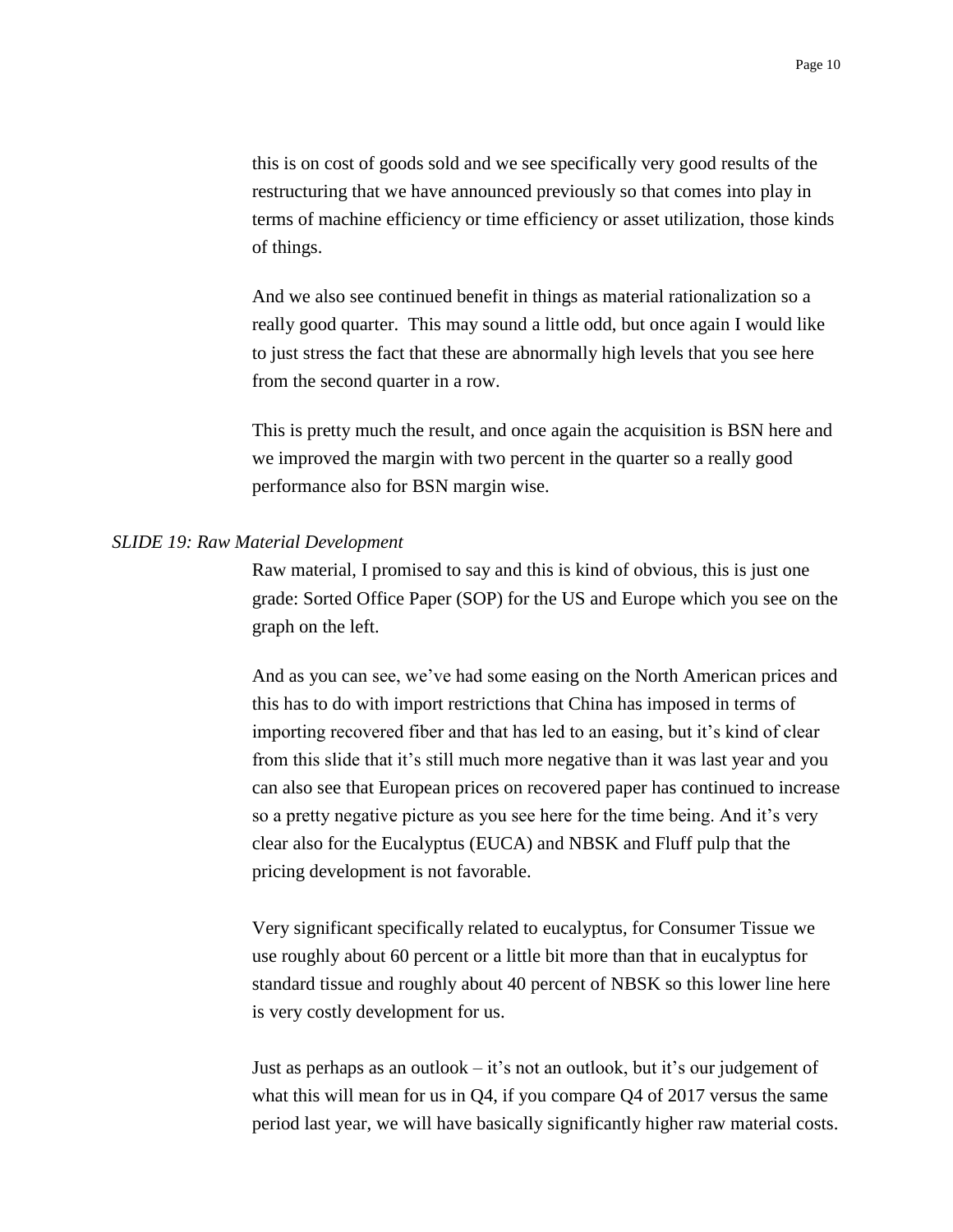That's kind of obvious when you see the slide. So, significantly higher Personal Care, Consumer Tissue and Professional Hygiene.

Some of you I know are sometimes asking about what's the sequential? How will that compare to this quarter? And what we basically see here is for Personal Care largely flat. If you look at Consumer Tissue, it will be higher and this is of course related to eucalyptus in particular that you see here. Professional Hygiene, it's more difficult to say, it should be flat or perhaps slightly higher so this would be the sequential development.

### *SLIDE 20: Cash Flow - Q3 2017 vs Q3 2016*

Just a final few words on the cash flow, we're quite pleased with the continued strong cash flow throughout the organization, you see that it's considerably lower than what you saw last year and this simply has to do with an extremely strong development of last year and in particular in very strong inventory reduction in a few different places.

So, what you can see here is operating cash flow is much better, BSN is a big part. Working Capital is a very different number this year, but this is largely due to the fact that we had a good development last year and we also had somewhat higher, not significantly, but somewhat higher inventory levels in Consumer Tissue and we are aiming for a continued improvement, but in this quarter, it's largely flat or somewhat higher.

And then perhaps finally then on the capital expenditure side our judgement is that the full year estimate will be roughly around SEK 6.5bn, which is somewhat lower than we said originally in the year, SEK 7bn. And this is partly just facing, but it's also to some degree currency so the Swedish krona is actually now stronger and that has an impact so we'll be roughly about SEK 6.5bn or in that ballpark.

And with those words, thank you Magnus.

*SLIDE 22: Summary Q3 2017 – Q3 2017 vs Q3 2016*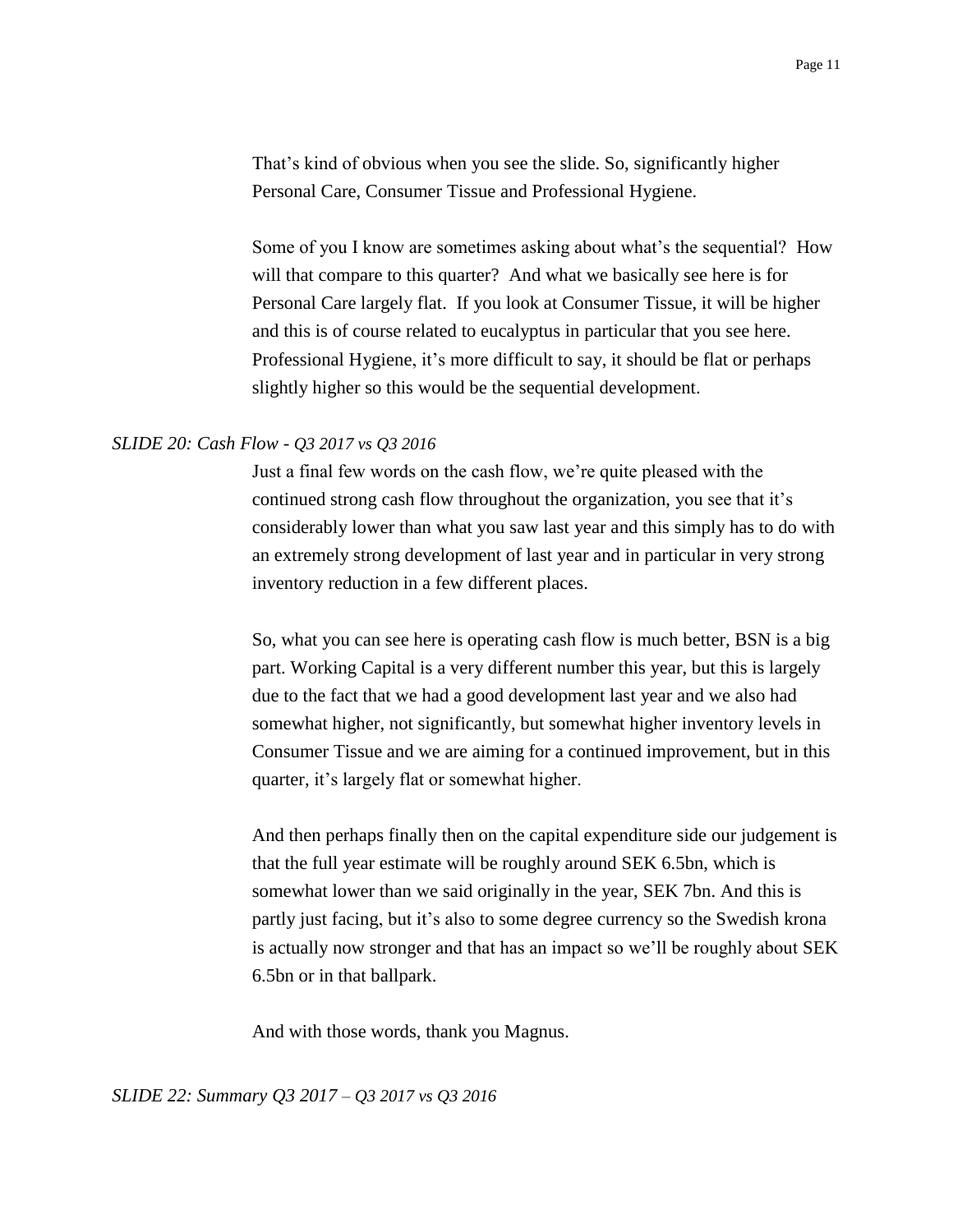**Magnus Groth**: Just to summarize then, challenging market conditions both as relates to volumes and price pressure and in spite of this, I think we've been able to hold on both to growth and to margins and I also want to mention the continued improvement of BSN and that integration is progressing well and in spite of all these challenges and the cost focus we have in the organization, we are fully committed to our very strong innovation funnel going forward, because of course in the long term, this is what will make the difference.

So, with that I finish this presentation and let's move on to questions.

#### *SLIDE 23: Q&A*

- **Stellan Hellström (Nordea)**: You mentioned that you have initiated price negotiations in Europe. Have those already began and if so have you any information on how competition is reacting?
- **Magnus Groth:** This is now Professional Hygiene so with the Tork brand and normally that's how we do it with annual price negations in Europe and we expect to get some price increase for next year here and remember that most of our Professional Hygiene business, almost all of it in Europe is based on recycled fiber. So, we believe that we can increase prices there.
- **Stellan Hellström:** Very well, I think before you said that your tender balance in Incontinence Care will move into a more favorable in the coming quarters. Now that you see these big, or the relatively high price pressure, is that affecting your view on your growth prospects?
- **Magnus Groth:** I think it's too early to say, in this quarter, we still had a slightly negative to stable tender balance, and it will now turn to positive in the fourth quarter. You can see that we have an underlying volume growth that's quite good actually.

And when it comes to the price pressure I feel that the fact that oil based products are increasing could actually help ease the price pressure a little bit, but I mean we're used to price pressure. It was unusually high in the third quarter and we'll see how that develops going forward.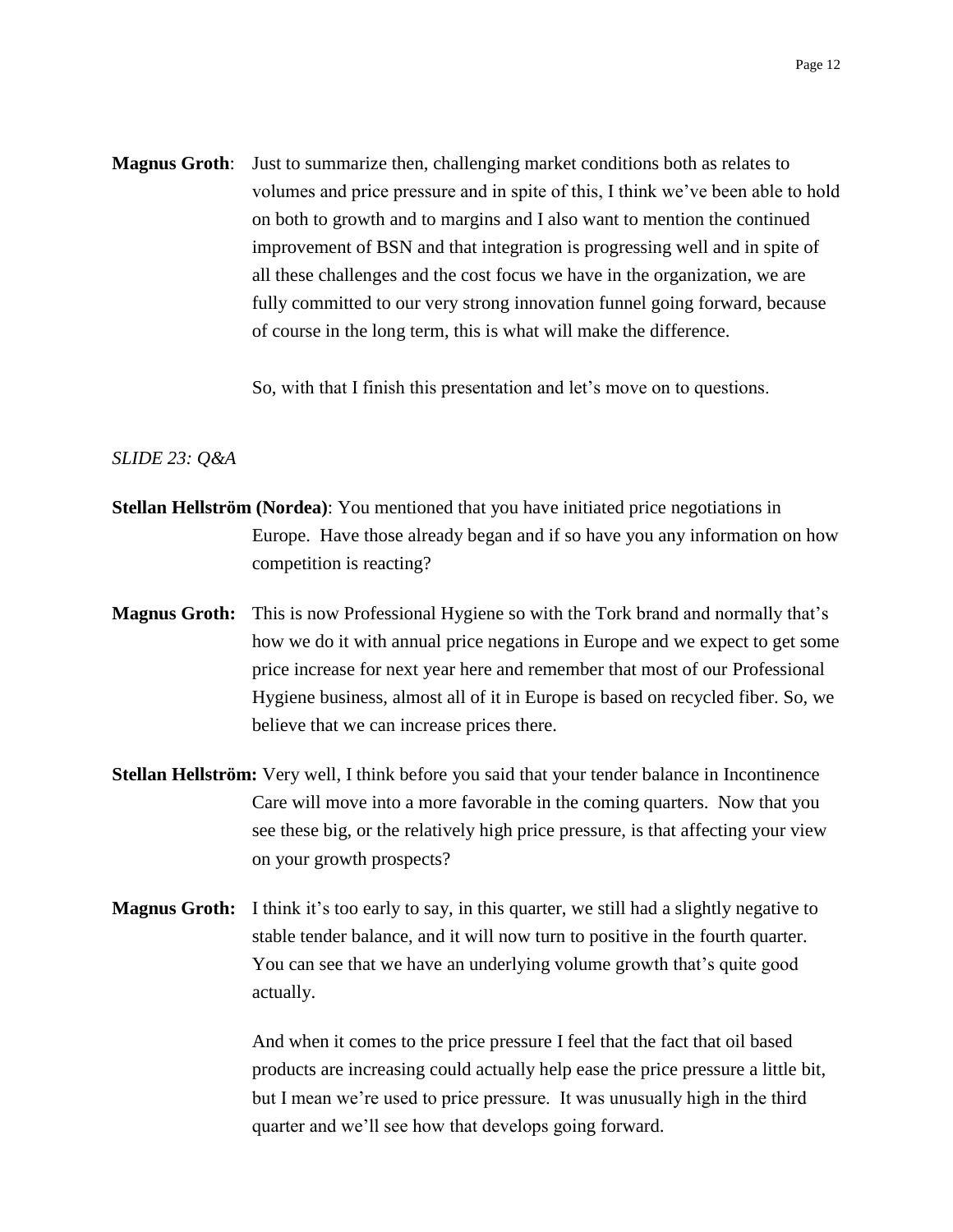- **Fredrik Rystedt:** And in the Health Care sector, we normally have price decline so this is in that sense not unusual and we normally compensate that with mix. So it was just unusual.
- **Stellan Hellström:** All right. Finally, you've obviously been very successful in taking down costs, and you're running some programs to do that. When you look at your savings initiatives, how do you see that developing going forward? I mean, obviously these are very high levels and how is your plan for next year?
- **Magnus Groth:** Yes, it's very high levels. And actually, one explanation is that when raw material prices are very high, we're also able to get – because we're the world's biggest pulp buyer and a big buyer of the products – we're able to get higher discounts.

So typically, in a high raw material cost environment, we get higher savings due to discounts from the suppliers. And that's part of it, but of course we're focusing much or even more on what's even more important, and Fredrik spoke about it, is to increase machine efficiency, asset utilization, and material rationalization.

You know, fundamentally improving the business. And what we saw in this quarter was very strong contributions from all those different lines.

And going forward, depending on what happens with raw materials, we expect to see a good contribution from what we can influence ourselves, and then again, this was unusually high savings that we had in the quarter. So, don't expect this run rate every quarter.

#### **Stellan Hellström:** Thank you.

**Linus Larsson (SEB):** Thanks. I would like to ask about your growth targets, and I appreciate that you have a very strong focus on margins for the time being, nevertheless you have a growth target of in excess of three percent, you grew by 1.8 percent organically in this quarter.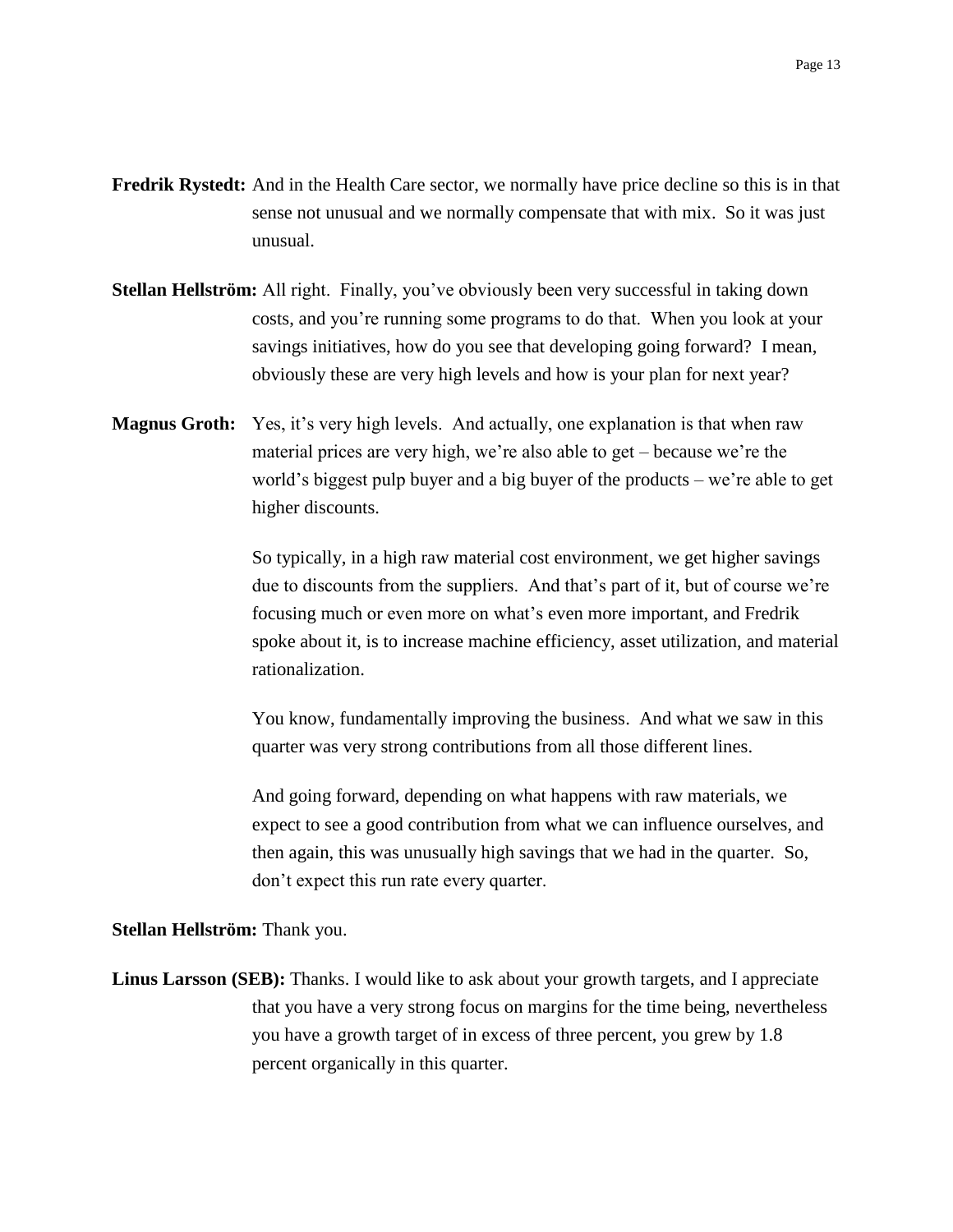Can you tell us a bit about when you aggregate the targets and expectations in your organization, is it an excess of three percent and at what point in time should we start to expect the in excess of three percent growth?

- **Magnus Groth:** Three percent is a long-term target, and an ambition that of course we have also communicated, to give you an indication of where we would like to be. In this environment, where we both see lower demand for some categories, which we think is temporary, but also price pressure, we think that 1.8 percent is - combined with exits that we've decided to make to protect margins - we think this is an OK development, but of course, if we start seeing benefits in all these different areas, so more benefits from prices as well as volume. We don't need such a big change, maybe high GDP growth in Latin America, for instance, doesn't have to change that much to improve. Of course, we don't know if that's going to be the case, if that's going to happen, but this is what we're aiming for.
- Linus Larsson: Fine. And may I also ask around BSN, it's encouraging to see quite a bit of margin improvement, in Q3 vs Q2, but still your also quite a bit below the 2016 level. Should we expect that to be reached anytime soon, will you be back on that sort EBITA margin level where the business was before the acquisition?
- **Magnus Groth:** The EBITA levels are not completely comparable, because the numbers we presented were the numbers that were done before we acquired the company, and we have slightly different definition of EBITA in Essity than the previous owner.

We're quite happy with the current margins. Of course, we'd like to improve further. We have some negative impact from integration costs and so on. The answer is we're quite happy with the current margins. The margins that you have seen from previous years are maybe higher than how we would account for them in Essity.

I don't know if you want to elaborate on that Fredrik.

**Fredrik Rystedt:** No, it's exactly what you said Magnus. I don't think it's fully comparable. You've seen the margins from last year, and this is of course we just take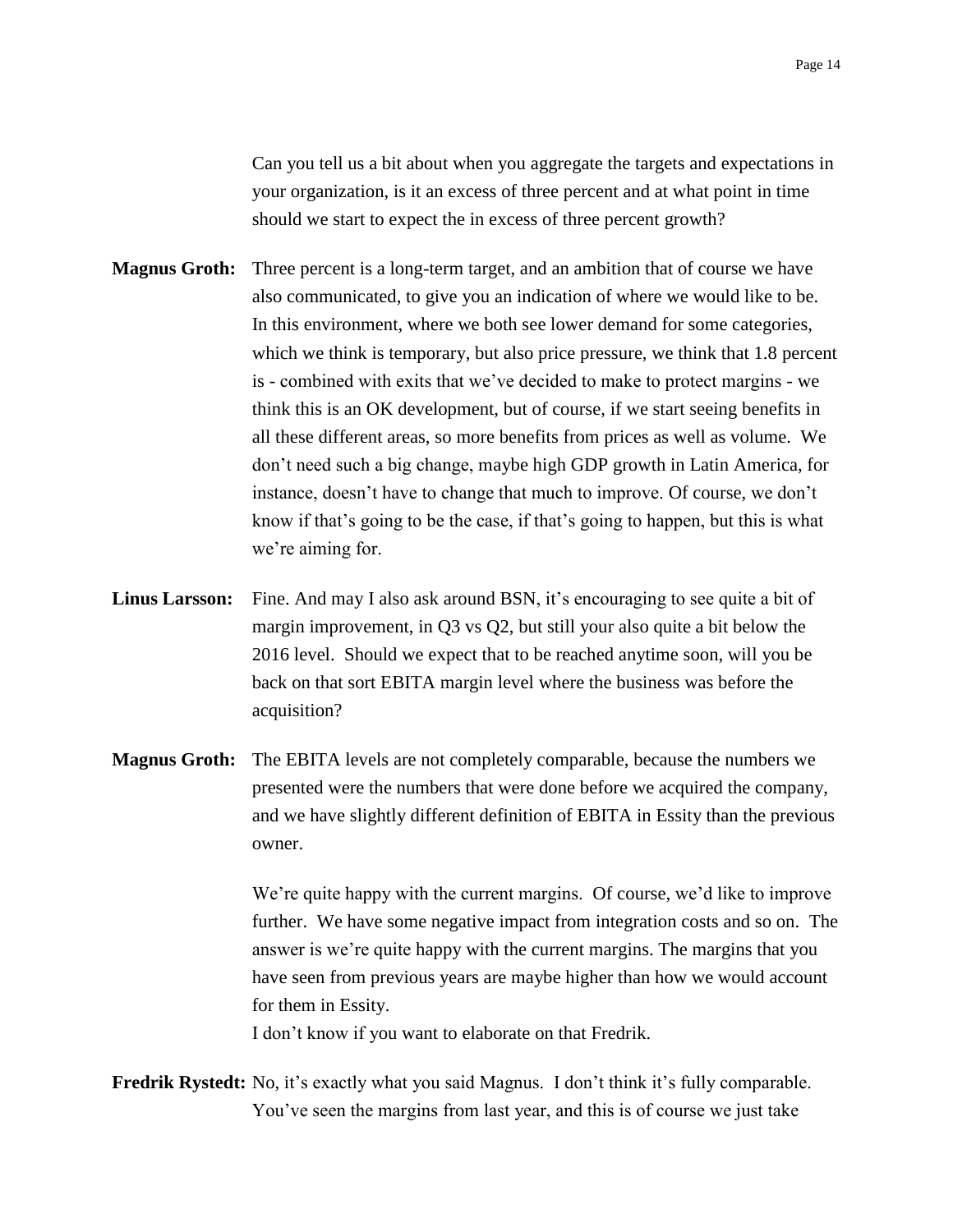whatever they had. And if you look at their EBITDA or EBITA and then you look at their full EBIT you can see there is a very significant difference between those two.

There of a couple of perhaps more technical things. First of all, we have the 0.4 percentage points roughly in our integration costs for the quarter. And then there is a technical difference in their previous accounting they had in terms of amortization they took all the intangibles including computer systems or whatever but we don't do that, we only take on acquisition related assets. So there is about a percent, little bit more than that, close to you 1.5 percent difference in that definition.

And then in the old BSN company where they were accounting something they called as normalization of profits. We don't do that, we just take that in our ordinary profits, so to speak.

So as Magnus said, they're not comparable and, in our way of looking at it when we look at our own plans, and judgement for the future this is very consistent with that. So, they're performing very much in line with what we have expected or even slightly better.

- **Linus Larsson:** And just to make it maybe it even clearer if possible. On a like for like basis if you add back the 0.4 percentage points of integration costs in the quarter.
- **Fredrik Rystedt:** That would increase from 19.2 percent to 19.6 percent.
- Linus Larsson: Right, what was that on a like for like basis in Q3 last year then?
- **Fredrik Rystedt:** It's really difficult to calculate, and in order to answer that question. We would have to go back and look at every kind of normalization items or items affecting comparability and then compare to our own standards. We do that of course internally, but none of that stuff is audited and we have not published those number.

So, I can only give you kind of a generally thing. If you look at it from a more general perception it would have been lower than what you see this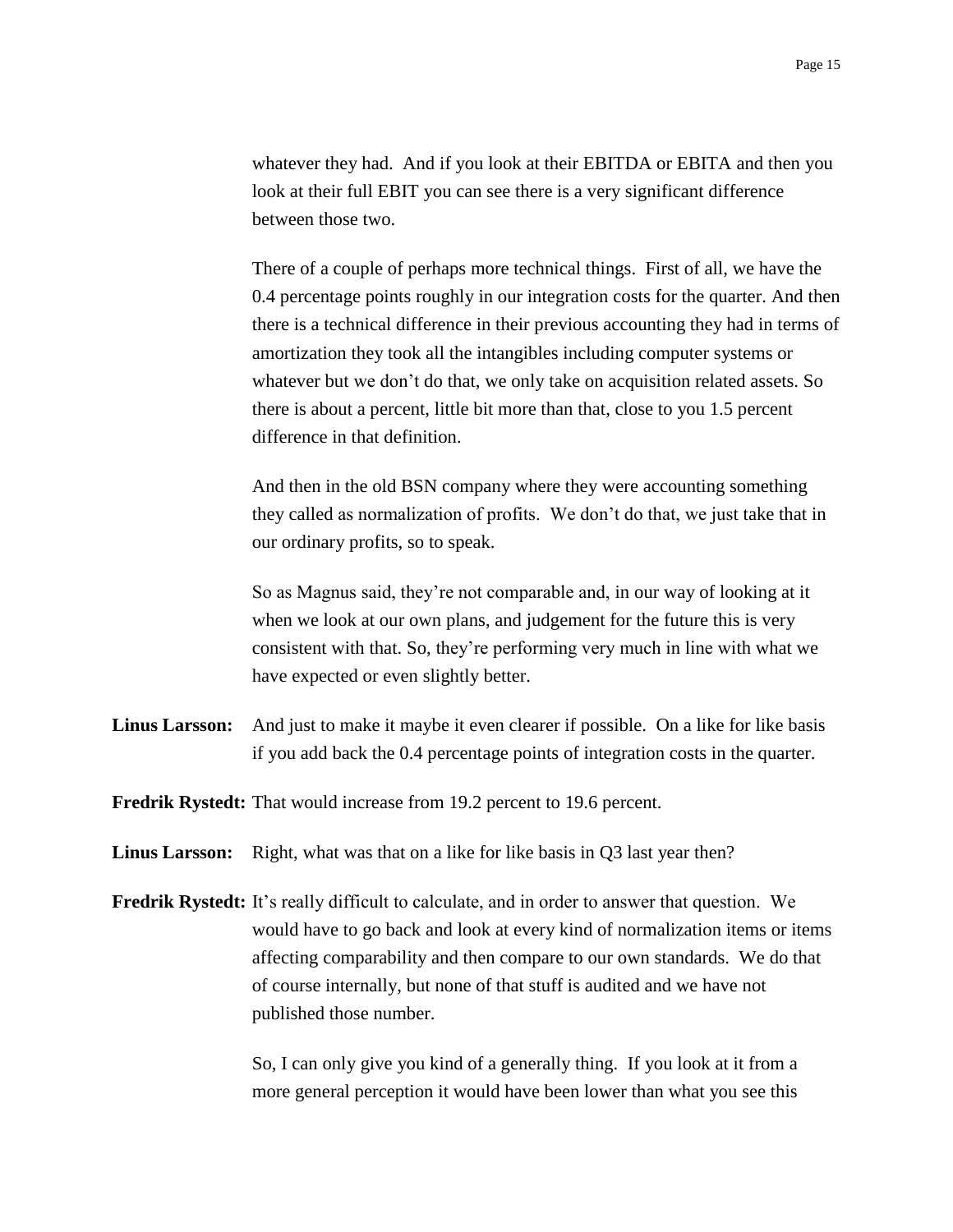quarter. Last year, so the performance is better this year than it would have been last year.

**Linus Larsson:** OK, thanks. One final question, I appreciate, since when you became Essity, you have opened up your disclosure in several ways. Much appreciated, and now for instance your divisional structure is very similar to one of your close peers Kimberly Clark. Looking at your margins versus Kimberly Clark margins, there is a big gap. My question is to what extent do you expect to be able to close that gap, and on what timeline?

**Magnus Groth:** Yes, this is a common question of course, and the margin gap actually decreased in this quarter to some extent. Which is of course our long-term ambition, and we typically state that looking at this gap, some is structural due to our geographic focus, with them being very strong in North America, while we're very strong in Europe.

> Of course, in the very long term we work with our geographic mix as well, but this is very structural. Then there are areas where we can definitely close the gap, and we're working on that. So that's our ambition to reduce the margin gap, but to get up to the margins levels of this competitor in the medium term it's very challenging just due to the different mix.

> Also, category mix is different where they have a higher percentage of Personal Care. Where we have a higher percentage of Consumer Tissue, and that's we are doing acquisitions like BSN, focusing very much on investing in growth in our Personal Care categories. The high margin categories, and why we are involved in this Cure or Kill program. Also, to move out of less profitable or less margin contributing businesses. So, I think we have a very ambitious program to close that gap going forward, but that takes time.

- **Linus Larsson:** But, you didn't really answer the question.
- **Magnus Groth:** It's impossible to say. It's kind of a desktop analysis. It's also going to vary quite significantly with exchange rates. I mean in this quarter of course, if you buy and use the products in USD, it's going to impact you more than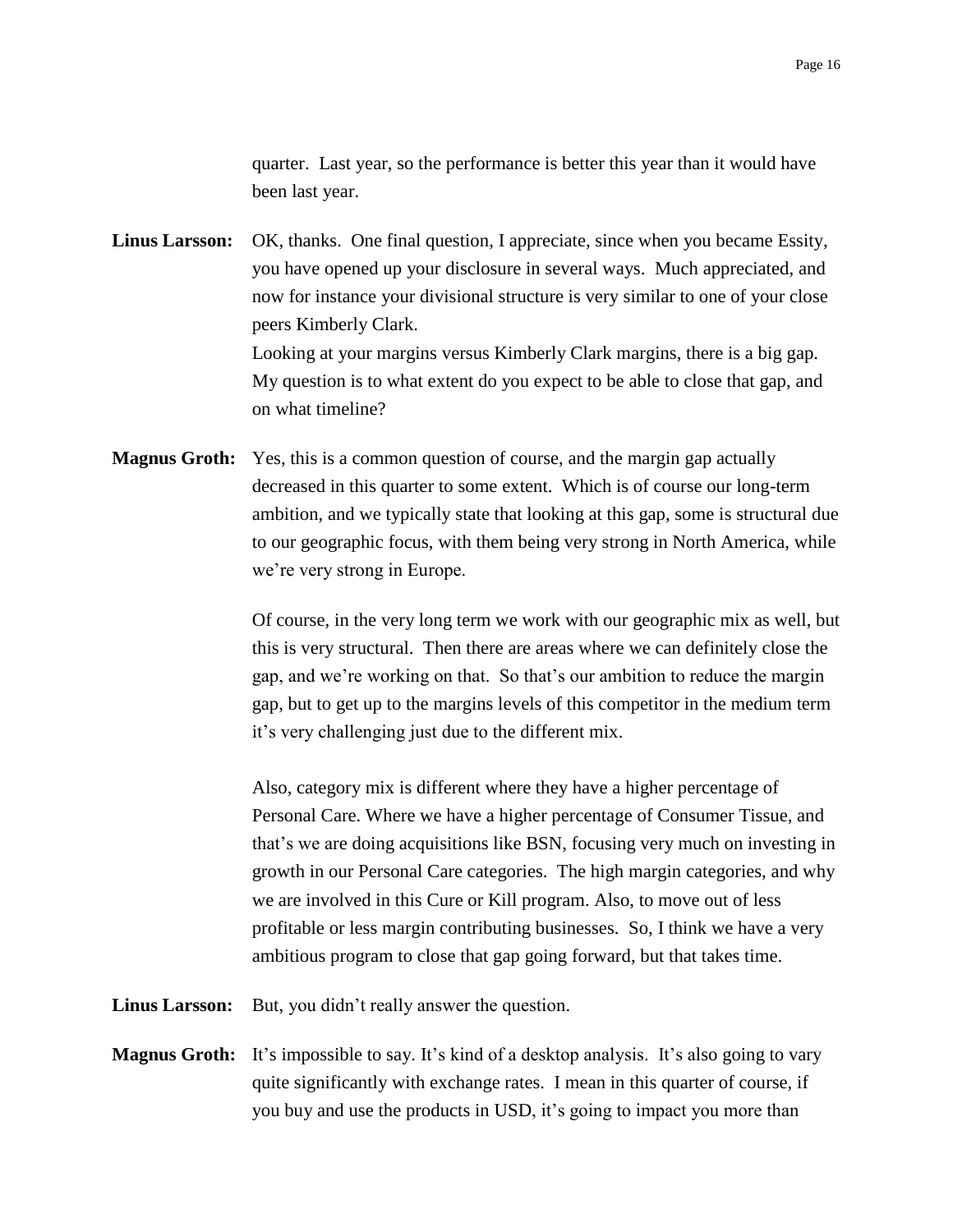maybe for us that had a positive impact from the stronger EUR/USD in this quarter.

You know, you have to look at that impact as well. And that both I think impacted the increase in the margin gap that you've seen over the last three or four years. Because when pulp prices came down, the euro actually weakened in the meantime, we didn't get the full benefit of that with our country, or currency, mix compared to some competitors. Now it's going a little bit the other way.

**Joséphine Edwall-Björklund**: Thank you, yes, give it to Mikael.

- **Mikael Jåfs (Kepler Cheuvreux):** As we discuss North America I can note in the report that you say that you have said that you have seen improving sales in the Incontinence in North America. Can you say a couple of words of that, and perhaps link it to the entrance of another competitor into that field a couple of years ago in your position in North America?
- **Magnus Groth:** Yes, so we've spoken a lot about our weak position, and the fact that we were struggling both when it came to growth and profitability in North America. Which is of course very frustrating being the global number one incontinence player here with over 20 percent global market share to have a weak position in the world's largest incontinence care market.

That's why we worked so hard on this turn around. We are now seeing the benefits and growth both in Health Care and in Retail. In Retail, we have more or less changed everything. We have changed our marketing mix. We have changed our assortment strategy. We've changed how we work with our go to market with our different partners, and all of this has had led to a significant impact both on growth and actually on, even bigger impact on margins so we are quite profitable in Inco Retail now.

In Health Care, similarly where we had a slightly stronger position. We're also now gaining traction and growth. In Retail, we are not growing with the market yet, because the market growth in the US has been accelerating the same way as it did for a couple of years in Europe due to increased competition. But for us the importance here is to show a healthy profitable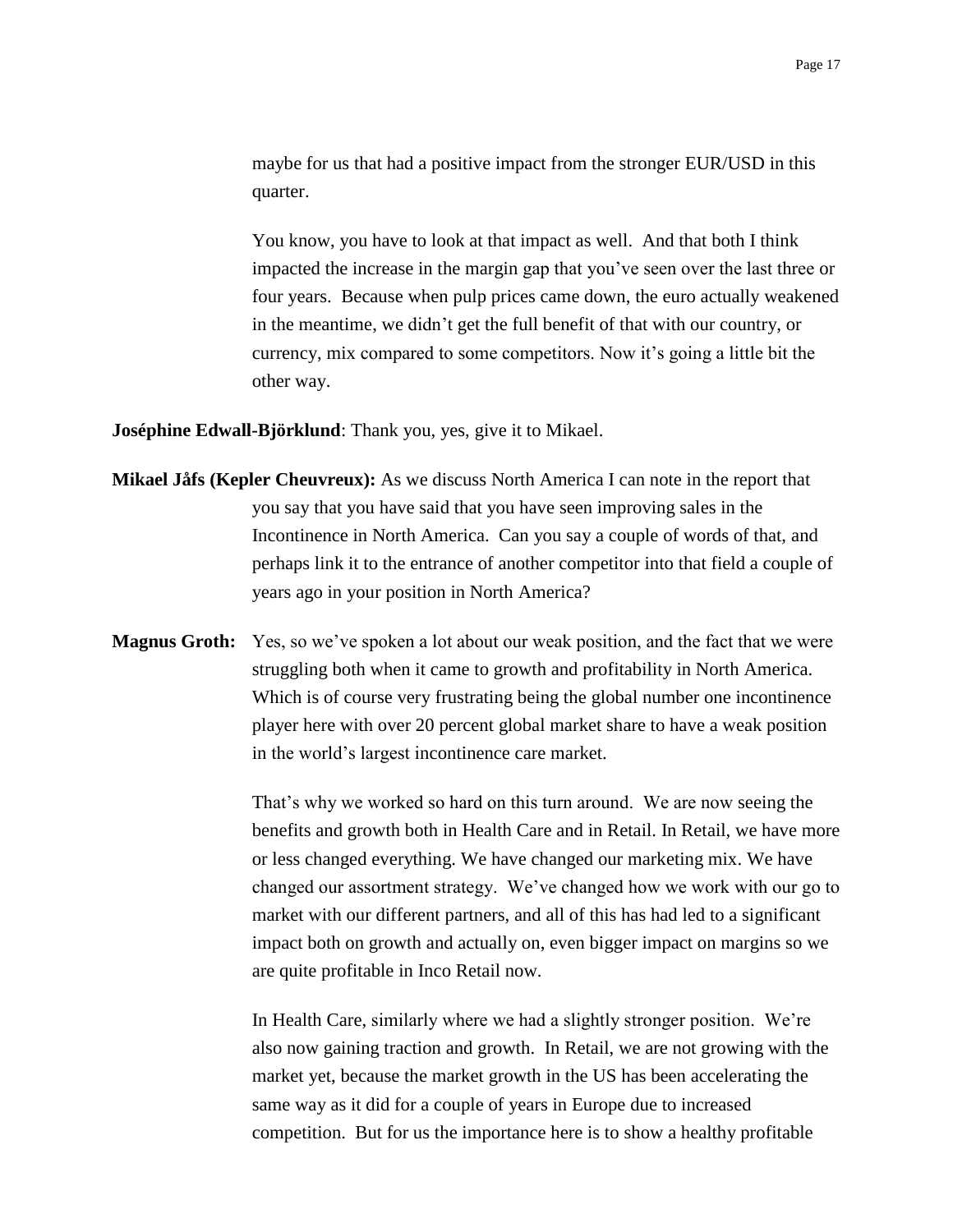growth in general and to have a good plan for the next two or three years with our key customers. That makes us feel confident that we would continue to develop in a good way going forward.

## **Mikael Jåfs:** Thank you

**Olof Grenmark (ABG)**: One question on a group level and one regarding Consumer Tissue, if I may. You mentioned that you had a negative price mix effect year on year in the third quarter of minus 115 million SEK. And you said that we could see a continued price pressure into the fourth quarter. If we assume that prices stay unchanged at this level, will that effect be worse or better year on year in the fourth quarter? That's the first question, please.

**Fredrik Rystedt:** Yes, we don't actually give forecasts other than the fact that, as we've already said, that the Consumer Tissue prices are not fully in to the numbers yet. So, you will expect a continued negative picture. But we never give exact forecast. We typically give views on raw material. But we don't do it on price and mix, because there are a lot of variants in terms of what we launch, in terms of promotional product, for instance, or market behavior or different price impact. But of course, you would interpret our segment here is that it's going to be a continued challenge in Q4.

> And since not all the price decreases have come into the picture, it will be a challenging quarter in that respect and hopefully improve thereafter.

- **Olof Grenmark:** Fair enough. And then regarding Consumer Tissue, you mentioned new capacity as one of the three challenges why market conditions are tough. We've had new capacity in consumer tissue for quite some time from new players. Should we interpret that this is a worsening trend?
- **Magnus Groth:** Not really, actually, typically we've seen a capacity increase with about two percent, which equates to two large paper machines every year in Central Europe, because then there's some new capacity in Turkey and in Eastern Russia and so on that doesn't really influence Europe, Central and Western Europe that much.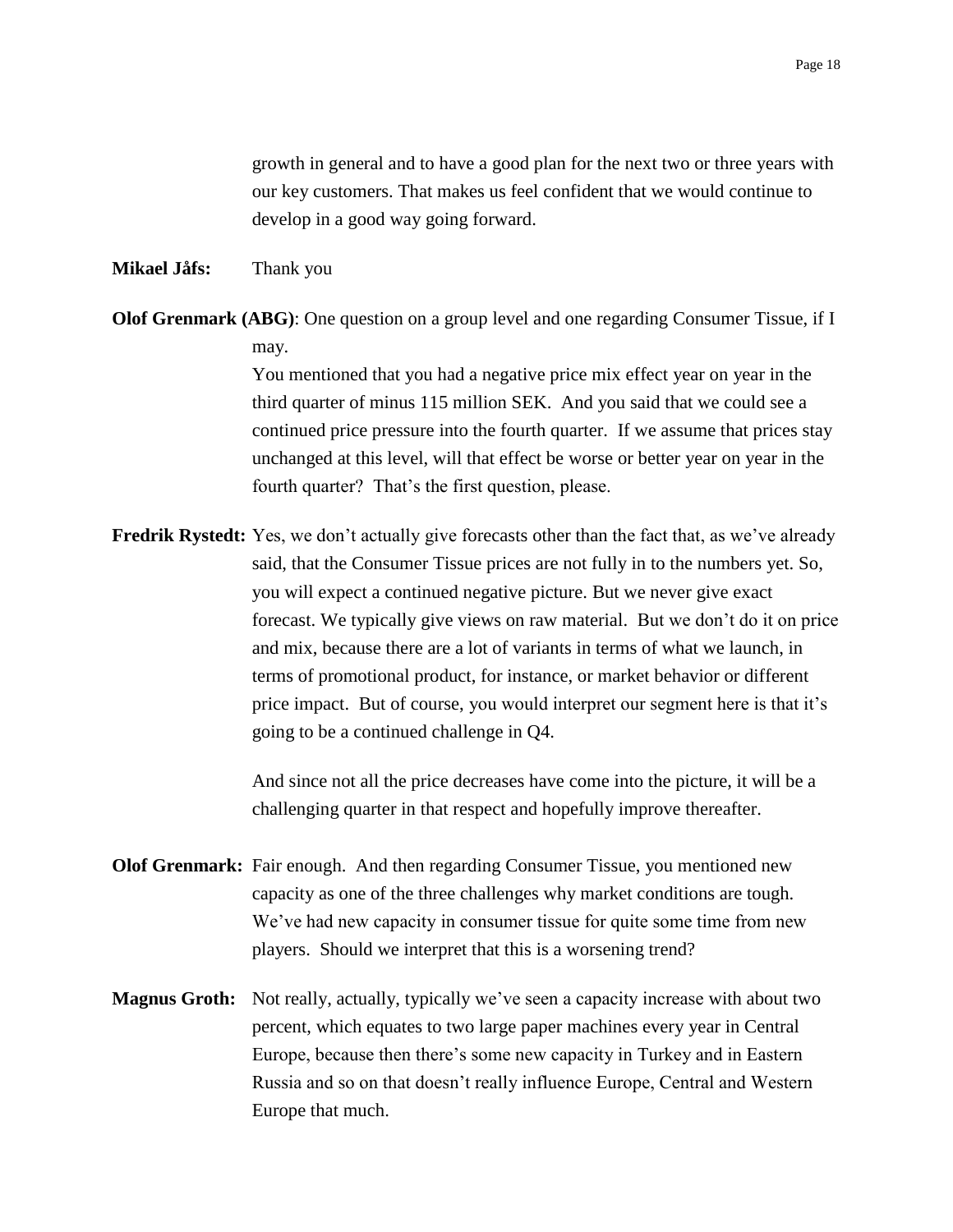And we've seen a little bit more than that last year and this year. And maybe next year. However, with the current pressure on prices and with also maybe rising interest rates going forward, we see that there's more hesitancy when it comes to the certainty of some of the plans.

So last year, this year and to some extent, next year, there's slightly higher supply increase than demand growth. But after that, we see very little actually. And we've also seen some opposite behaviors, actually, both in Europe and in China, just in this quarter, where smaller, non-integrated converters actually have ceased trading because of problems with this higher raw material costs and high mother reel costs. We're seeing that, both in Europe and in China and that's one of the reasons why Vinda has been growing so well in the third quarter.

**Olof Grenmark:** Thank you.

**Joséphine Edwall-Björklund**: OK. Any more questions?

- **Phillip Mitchell (Första AP-fonden):** Hi. Quick question just about working capital. It looked like there were some quite big swings at the various levels of working capital. Could you just run through how much of that is structural versus one off, and in particular, whether it's related to some of these savings you've got on the raw material cost?
- **Fredrik Rystedt:** Maybe I can take that question. There are no real structural if you compare this ongoing year, we're working pretty much with all of the different lines of the working capital and it's basically progressing. So there are no structural changes this year.

If you look at last year, we had a fairly big swing in the third quarter there. And that had to do with inventory adjustments, and particularly related to pulp inventory. So, the pulp inventory was reduced a lot during third quarter in parts of the group, and that had that very positive impact.

There are no big changes in days if you take days of sales outstanding or days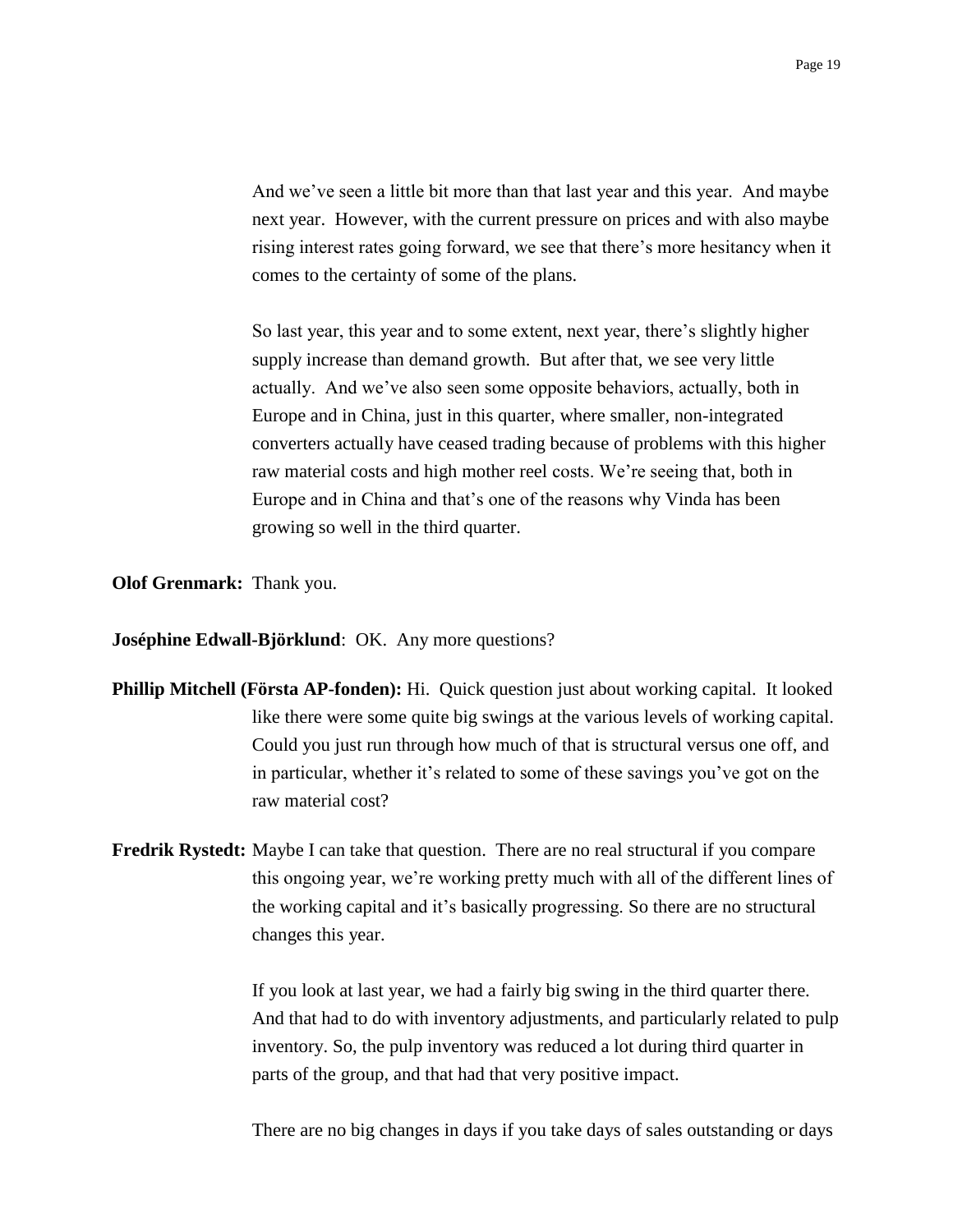in inventory, for instance or accounts payables. They're all roughly structurally continuing on the same level or improving. We have a slight decline or deterioration this quarter, but that's more for temporary reasons, so generally in good shape.

- **Joséphine Edwall-Björklund:** OK. I think this is, from the room, all the questions. Operator, please help us open up the questions from the phone.
- **Celine Pannuti (JP Morgan):** Yes, good morning. My first question is on the Personal Care volume acceleration, to which extent you've seen, because I think it's around five percent, you said that there was still an impact of one percent from some of the decision you've made in Mexico and India. To which extent this is really market share driven or whether you've also seen some higher demand in the market? And to which extent is that sustainable? And to sustain that, does it mean that we continue to factor this negative price mix, or at some point do you expect that you would need lower promotion behind your launches?

And then maybe also, if you comment on Russia? Because I was surprised to see it was still negative, given you were saying that we should see a rebound in the second half.

My second question is on the run rate of savings. You've been communicating not to expect this. I don't understand exactly why in the sense that if you have a better efficiency on a machine or you are suddenly using less material, why would not that be a new state and therefore keep running until we analyze that? And equally, same on terms of some of the plants that you've closed. So, if you could share some light on that.

And maybe we have not heard a lot of planned closure recently. Are you done, or do you think there's still capacity for plant or distribution center rationalization?

And then finally, could you comment on the impact of hurricanes on Professional Hygiene? You said it was significant. Some of the Staples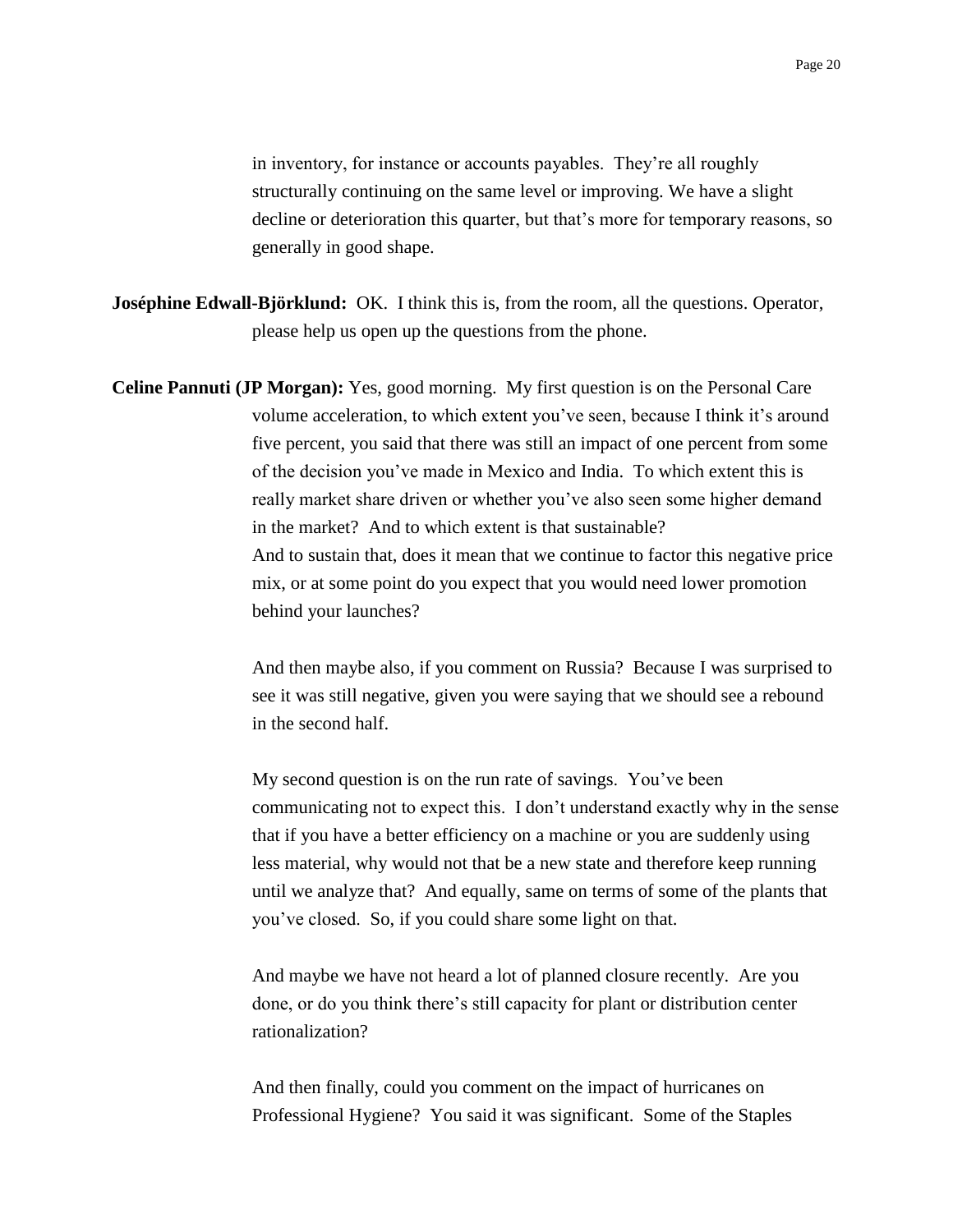companies are talking about several hundred basis point hit on their US business. Would that be as well what we should expect for you? Thank you.

**Magnus Groth:** OK. I will try to answer the easier questions and I will leave the others to Fredrik.

> So, Tissue Roadmap, we are still in the middle of it. This is now your fourth question about the structural, if we're done with structural changes. I don't believe we are done. We'll never be done because we'll always be restructuring to some extent. And there is some more to do in Tissue Roadmap even though we have accelerated the plans due to the tough market conditions. We progressed a good way in that program, but we still have some more to do.

> When it comes to the savings run rate, of course, yes. When we close inefficient, old assets, when we increase machine efficiency, asset utilization of existing assets, the bottleneck, when we do material rationalizations. All of those are savings that are then ongoing for the future. I mean we have them as a new basis, absolutely.

> So, what I was referring to previously is that when it comes to some raw material discounts, they tend to go up and down with actually the underlying raw material price. When raw material prices are very high, discounts are higher and then the raw material prices come down and so the discounts, so that's something that could swing them in relation to the raw material prices. But other than that, we're happy with the progression of the underlying lasting savings that we are achieving.

> And Russia minus 10 percent, it's very challenging, it's very competitive. All the competitors are there and we're doing good progress in premium. That's been the big re-launch focus for us now. We're doing OK in Feminine. We're struggling a little bit on the value part of our Russian baby business. We have plans in place for that as well.

In general, our Russian business is very successful, so we're continuing to grow market share with Consumer Tissue, with good margins and also in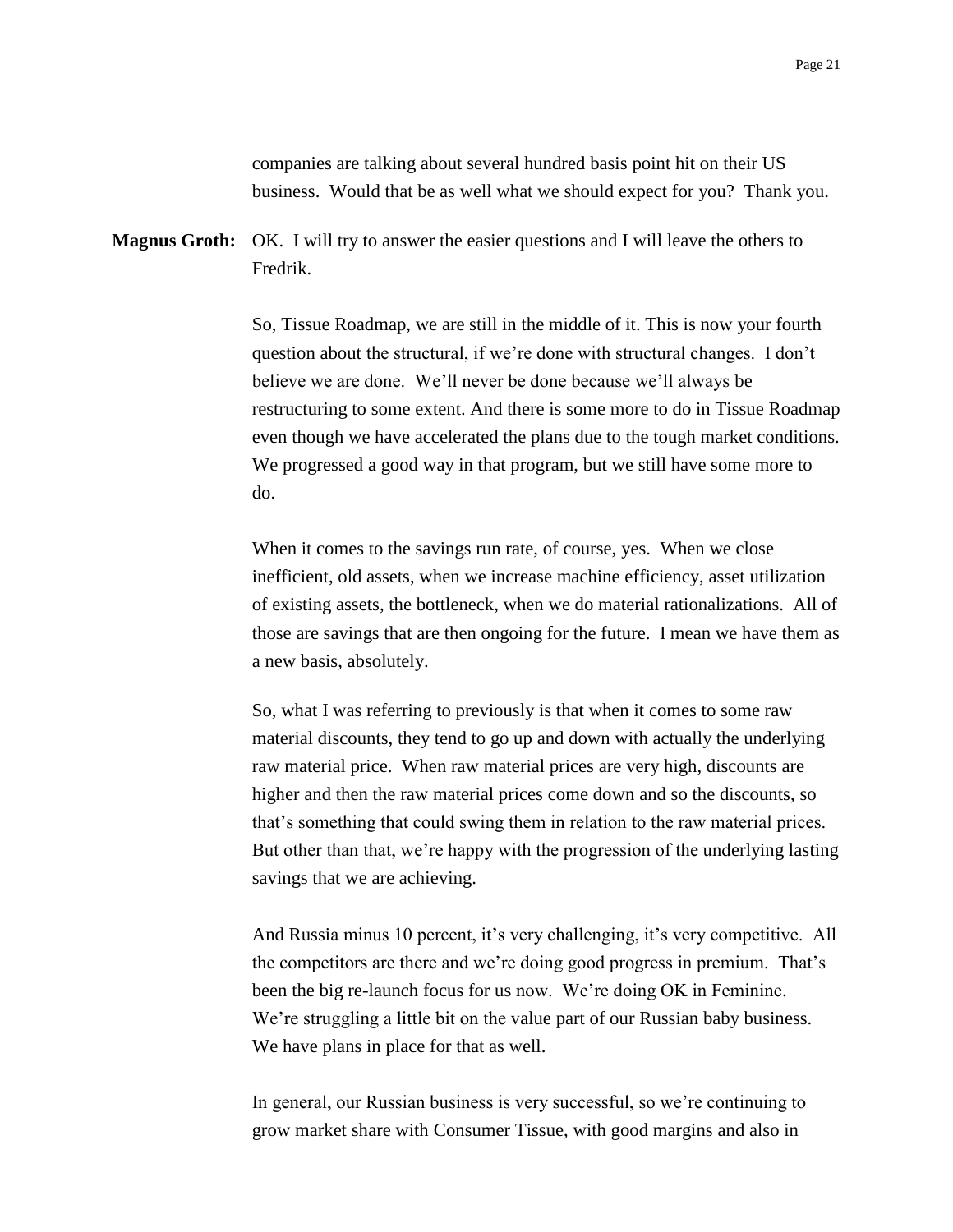Incontinence Care and with of course Professional Hygiene with the Tork brand, where we have close to 40 percent of the market share in Russia. So overall, we're very happy about our Russian business, but it continues to be very tough in baby specifically and specifically in the value part of that business.

But we continue to fight and feel confident that we have the products and initiatives and the innovation necessary to succeed.

**Fredrik Rystedt:** Yes, hurricane. Yes, Celine. Maybe just one more comment on the savings side. It's of course also as we continuously do savings and not least restructuring. And that's, these past savings get into the comparable numbers in order to maintain the same number on a Q on Q level, that means that we have to be even stronger than what we were in the corresponding period of last year.

> So, it's a relative and that's why it's a challenge. So, if we've had a very strong quarter and that gets into the comparable, we have to do even more. That's also part of the explanation in addition to what Magnus said.

> Then the hurricane effect, totally for Professional Hygiene, the impact on organic sales growth was two percent, but the absolute majority of that was related to the abandoned contract. The storm effect was less than half a percent, roughly, less than that. So, the 200 - 300 basis points that you've heard from others, we did not have that kind of impact on organic sales growth, so less than half a percent.

- **Celine Pannuti:** Yes. My first question was about the volume growth in Personal Care. Could you comment on is this market driven or market share driven?
- **Magnus Groth:** Market share, it's difficult to follow on quarter over quarter, it's very short notice. But we are gaining market share in several of these categories, so that's definitely a factor. We're also seeing better traction, especially in emerging markets in many places. And maybe a slightly better underlying growth in some of them, more specifically, China, actually.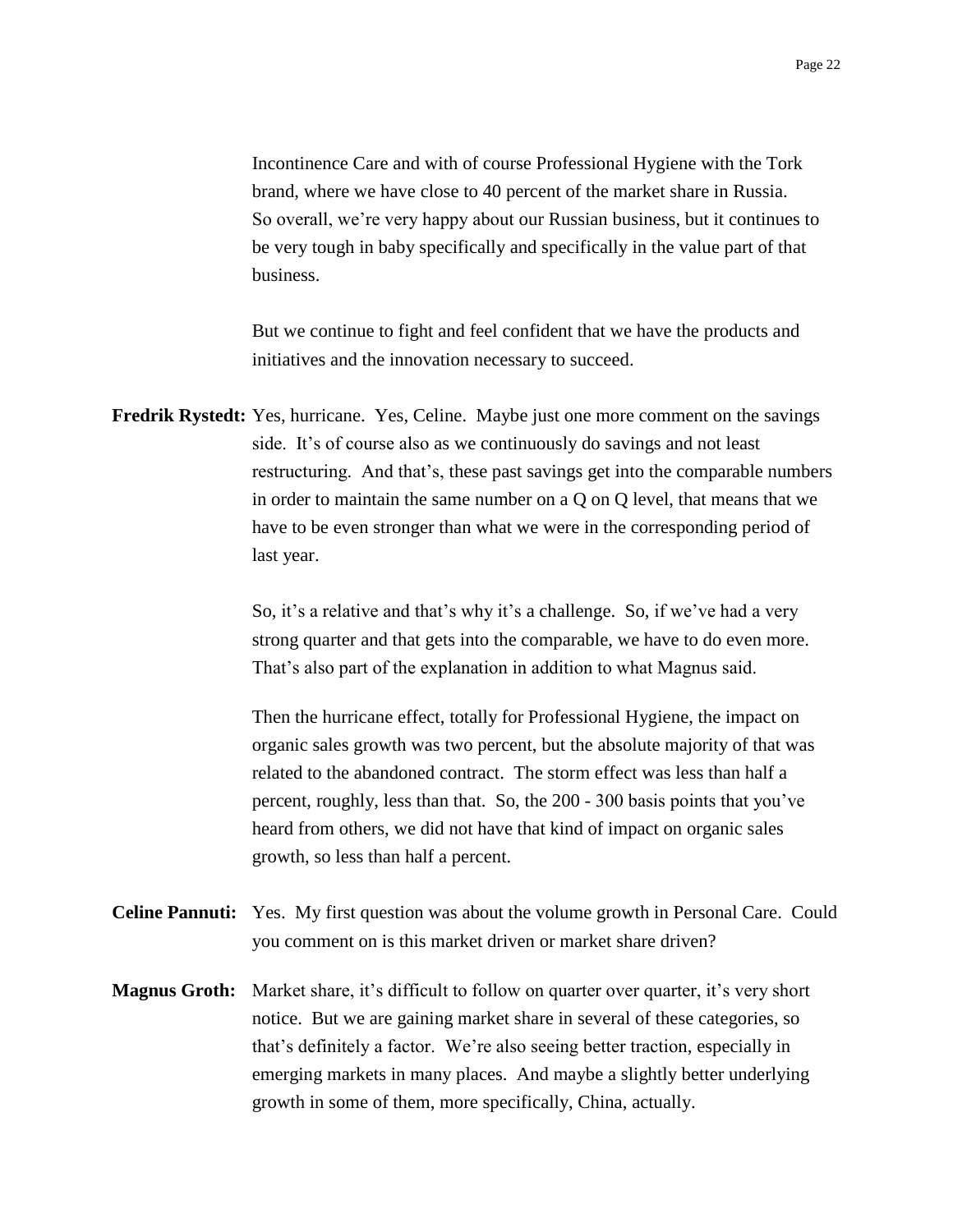- **Fredrik Rystedt:** And of course, Lotus in France is also contributing. There are many different factors.
- **Magnus Groth**: There's a very strong launch program in Inco retail, that's helping. We have the baby launch in France that's helping. We are really improving in Vinda in Personal Care, in Inco and Fem Care, not in Baby, where we have a very small business. In Latin America in general, doing quite well in all categories. And also from a market share perspective.

**Celine Pannuti:** Thank you.

**Peter Testa (One Investments):** Hi. Thank you for taking the call. I have just a couple of questions, please.

> One, just going back to this point on abnormally high cost savings, can you just give a sense of is it just the raw material part which is abnormal or are there other actions which you take as a shorter-term measures, such as deferring maintenance and other factors to try to manage in a stretched period that you wouldn't do in a more normal period?

> Then the second question was as you gear up to push the raw material pricing through in Consumer Tissue and what you just said, was it tougher supply/demand environment. Can you give some thoughts as what you tried to do to protect yourself from the volume risk in that period to try to give yourself the power to work your way through in that market? How you manage the volume risk when others have lower utilization.

> And then the third was just a very short question. You mentioned India and Mexico, the losses were helping the profit. I was wondering if you could give some sort of quantification of the benefit of not having those operations in the business. Thank you.

**Magnus Groth:** OK. If I start with the two ones. Cost savings, they weren't abnormal, they were unusually high, I would say. This means that we're not taking any extraordinary temporary measures, really. So the savings we're achieving are in there for the long term. It's not that we're cutting down on regular maintenance or anything like that.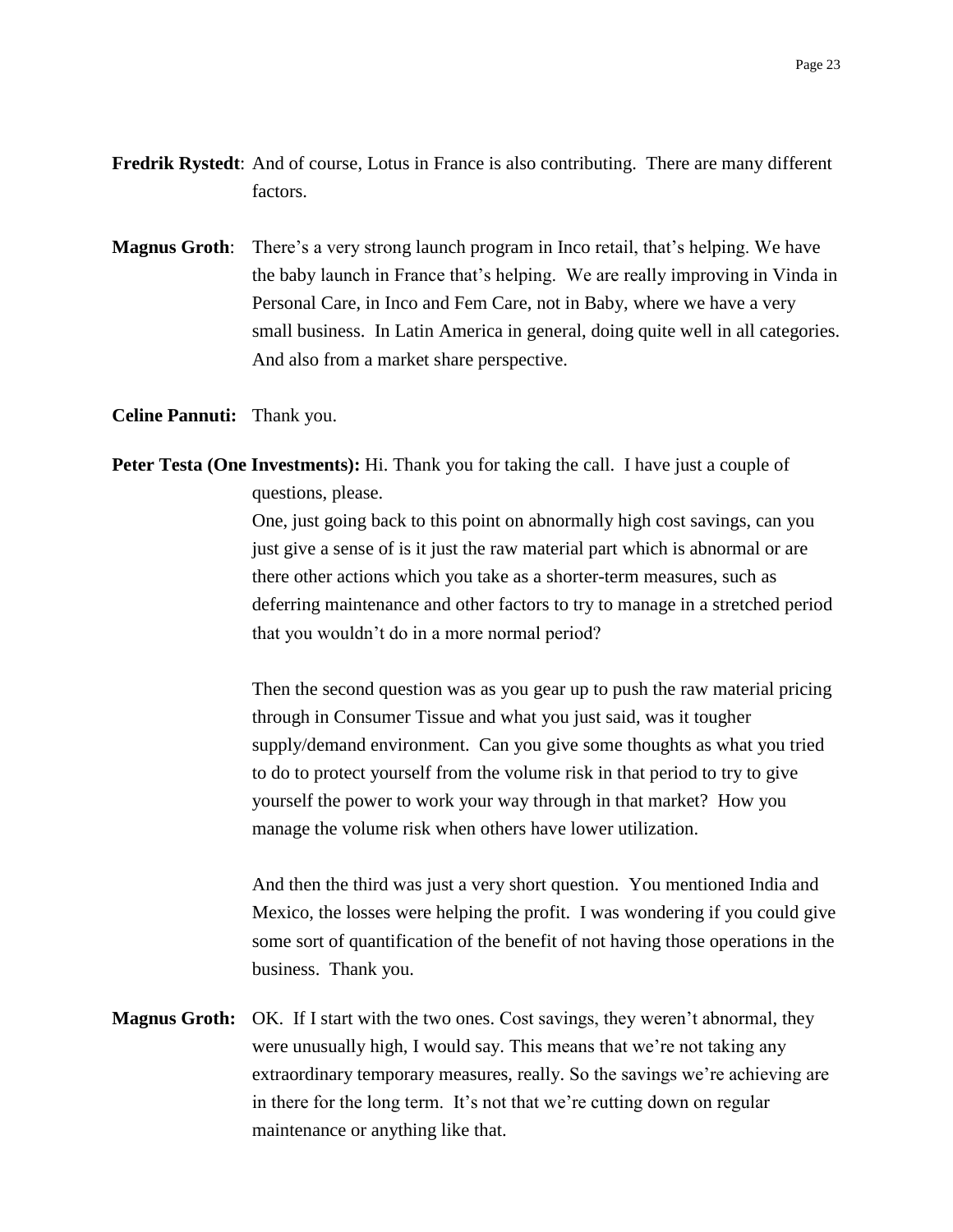When it comes to Consumer Tissue price increases, how would we protect that. We don't see bigger volume losses. We will continue to focus on our branded assortments, which is more protected than private label. Then, as you know, in Europe we're approximately 50/50 brand and private label, which then also has a mixed improvement.

So, to grow our branded part, that's our key focus here. And to protect that. And then it's also about working together with our retail brand partners in developing their assortments and making them more attractive. But we have, I think, really shown that we are willing to take some volume loss if it protects and helps margins in the long term.

And we continue with that strategy, absolutely. When we look at low margin retailer brand contracts or mother reel sales, we will not protect them in order to just keep volumes up in that case. We would rather restructure.

And then India and Mexico, Fredrik.

**Fredrik Rystedt:** Yes. We have not disclosed that. I think I mentioned that the impact on the organic sales growth was 0.3 percent for the Group as a whole. And of course, this is Personal Care, so it's roughly about a percent for Personal Care. That's the impact on organic sales growth.

But we have not disclosed the impact on margin or profit.

- Peter Testa: OK. Thank you for the answers.
- **Oskar Lindström (Danske Bank):** Yes. Thank you. Three questions. The first one is regarding price increases in Consumer Tissue, in Europe, in particular. You mentioned this a little bit during the presentation. Is this something that you are discussing price increases with customers in consumer tissue in Europe, or you will do it, or is it more a general you want to, sometime in the future?
- **Magnus Groth:** All of the above, were those the three questions.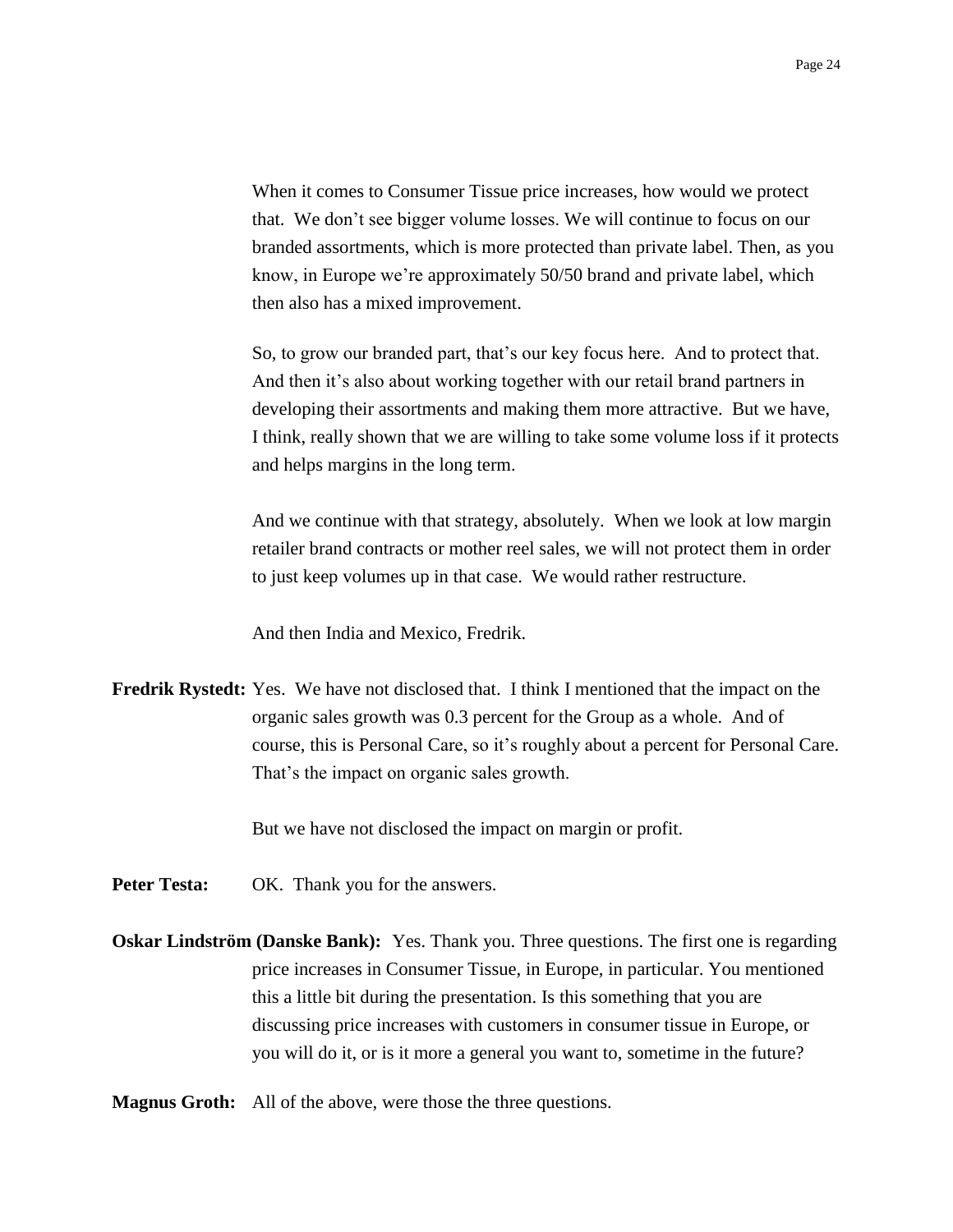**Oskar Lindström:** No, that was the first question.

**Magnus Groth:** Oh, sorry. It's both, I described this before. In some countries, there are annual negotiations in some countries there are really no fixed contracts and you can actually open up for a negotiation at any time, depending on raw material prices, and so on.

> It varies, actually. And that's why we have this delay in the implementation that once we start working with this, there's a delay of three, six, nine months before you see the impact.

It's a mix of all of the above.

- **Oskar Lindström:** But you have initiated price discussions with at least some consumer tissue customers in Europe?
- **Magnus Groth:** Yes, with those customers, where there are annual negotiations, yes of course.
- **Oskar Lindström:** And this is something that should have an impact sort of starting Q1 and then a little bit throughout the year, or?
- **Magnus Groth:** In Q4 and Q1 we will still have a very negative impact from the price decreases that we have accepted earlier this year and the significant impact of price increases will be after quarter one.

And this, as I stated, this is our ambition, but we see that now the structure profitability of the industry is such that we need price increases, but this is definitely our ambition.

- **Oskar Lindström:** Thank you. My second question is regarding A&P costs, and I think you mentioned, and I get the feel that these were maybe higher than normal in the third quarter. Is that so and what's the outlook?
- **Fredrik Rystedt:** Yes, I can answer that. No, they were not really higher, in fact they were somewhat lower, and the reason is basically that BSN has a general slightly lower A&P spend.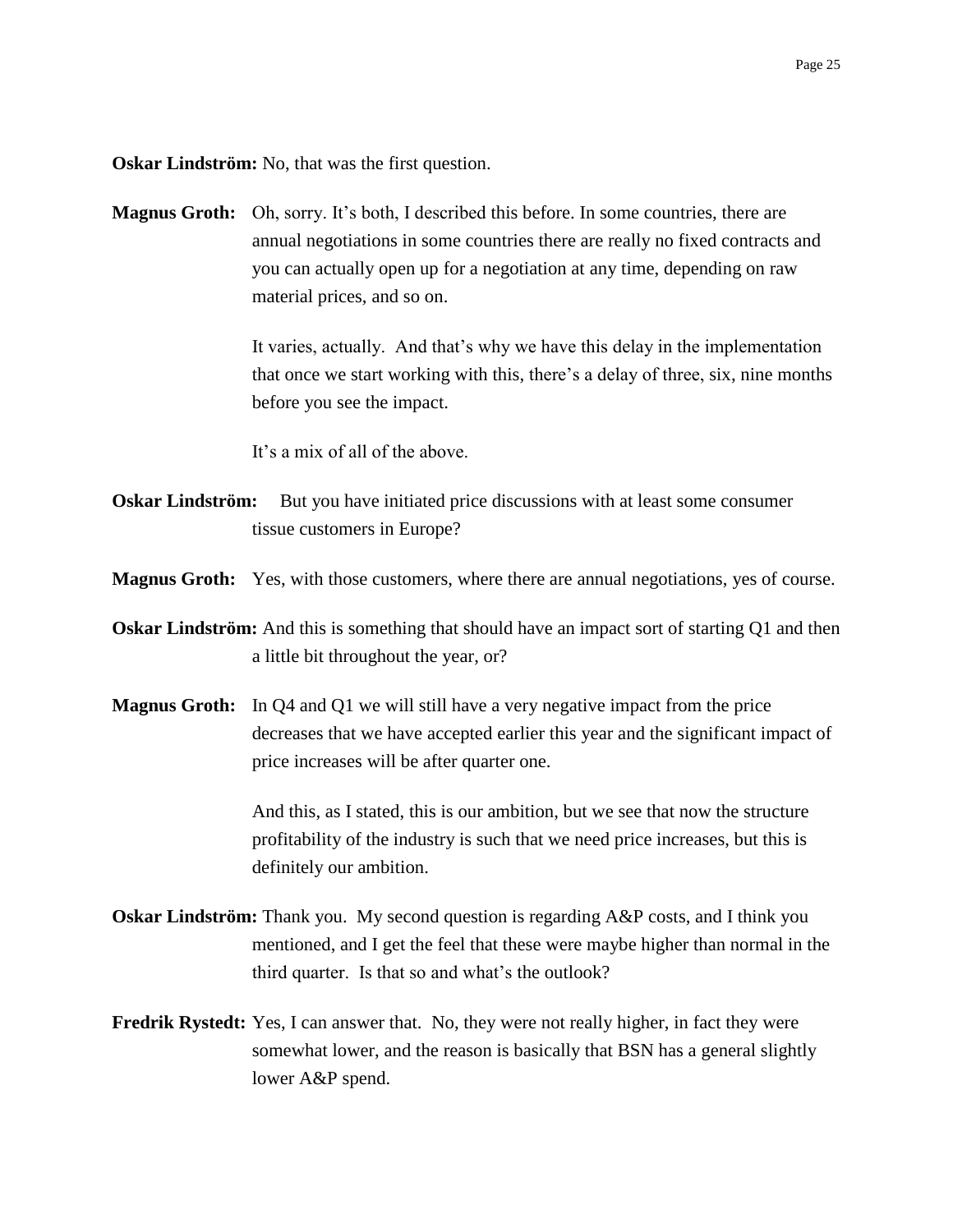If you look at the underlying, no significant changes. And typically, if you look, excluding BSN for the year as a whole, it should be in line or slightly higher. And we have a great many many launches that we have done and not at least here in Q3.

We have actually done that throughout the year so it should be similar or slightly higher for the year as a whole, if you take all quarters, but in Q3 not really higher.

- **Oskar Lindström:** Another third question, regards the negative price mix in Personal Care, i.e. the negative price, was that only driven by the Lotus launch, or was there price pressure on sort of other parts of your products?
- **Magnus Groth:** In Incontinence Care, we have a negative price impact on the Health Care business in Europe, so higher price pressure than the normal. And we also have negative price mix in some of the other markets, category combinations, depending on if we are in the middle of a relaunch phase or if the competitors pressure is very high.

Russia would be one of those, as well of course.

**Oskar Lindström:** All right, thank you very much. Those were all my questions.

- **Robert Waldschmidt (Liberum):** Good morning. Just going back to Consumer Tissue, and the pricing situation, I mean any particular markets where A) you've accepted the lower prices for 2017 where you think it may be more difficult to fully recover the price rises, and two, I mean can you call any specific markets which you might be able to do the negotiations earlier than others, and three, the magnitude of the pricing. And I appreciate you, you're probably not going to give a ballpark number, but some in the market have been saying that you need to take as much as six to eight percent, as shelf price increases, which seems like something that retailers would bark at. Thank you.
- **Magnus Groth:** Yes, I would not be that specific. In general, when it comes to Consumer Tissue. We always say that this refers very much to Europe, and in emerging markets, including Eastern Europe and Russia, China, and Latin America, we are much faster in implementing price increases.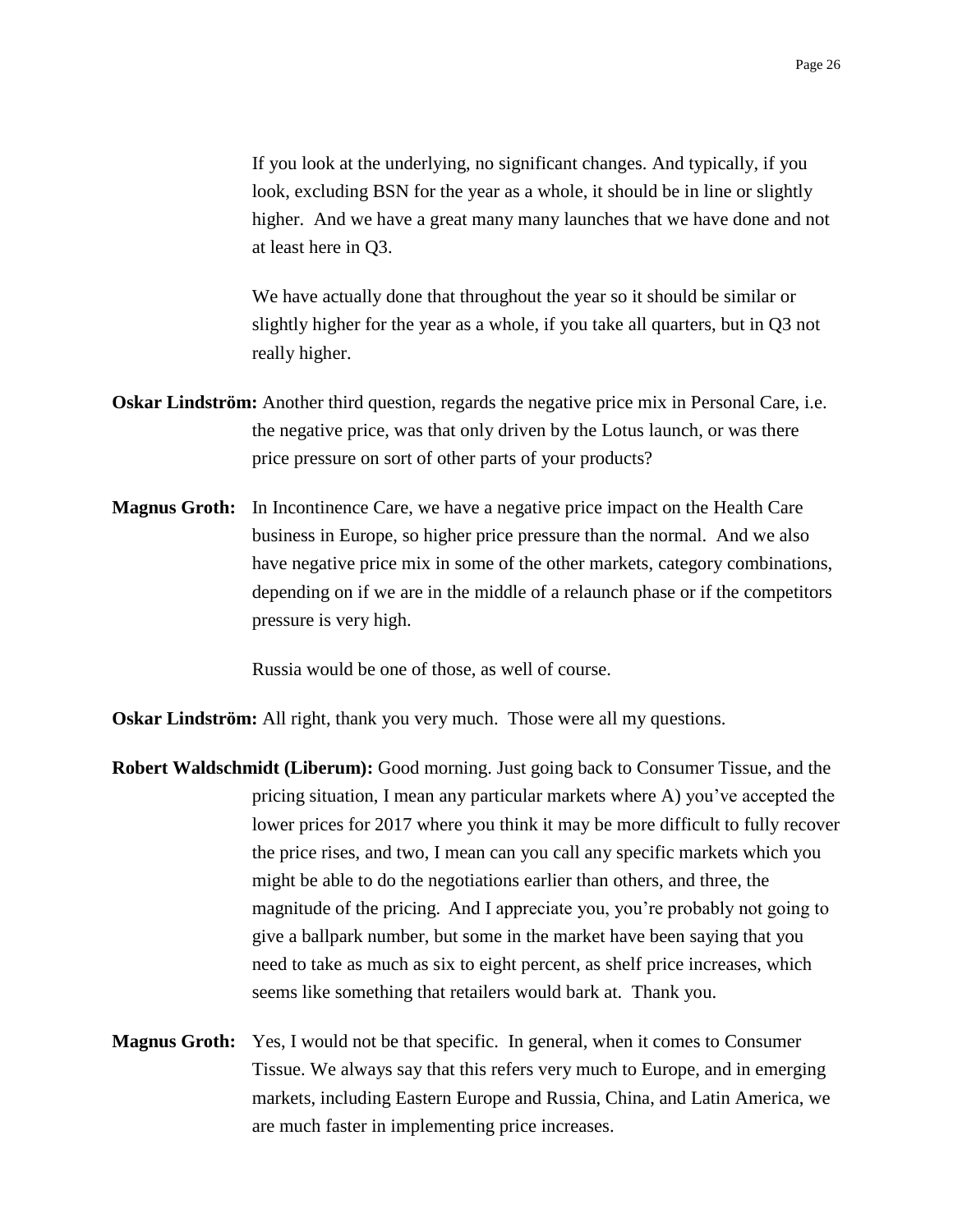And that's actually happening or in our plans to happen. So the issue and the challenge is always Western Europe, and it's really nothing different than from before. But we will definitely, with differences between different market situation, work to increase prices in as many as the European markets as possible. That's our ambition.

- **Robert Waldschmidt:** Just to follow up on that. Do you face any particular difficulties in the UK given the Brexit situation?
- **Magnus Groth:** We've had a very negative impact of the Brexit already on the day, actually, of the announcement. And this is related to the currency impact, and also due to the tougher maybe retail climate after that when the retailers, many of them stated they wouldn't increase shelf prices.

So that is a continuous negative impact, but really only related to the currency, to the exchange rates. Since we have production in the country but we're importing raw materials, and also Personal Care products.

**Robert Waldschmidt: OK. Thank you.** 

**Ian Wood (Redburn):** Hi guys, thanks for taking my question today. Just on the Consumer Tissue outlook then in Europe, I think it's another quarter where price mix is going against you as raw material fall.

> And I know you've said that you've had some difficulty getting pricing because of a perception that pulp prices were going to rollover. Can you comment on whether this is still the perception in the market amongst retailers, or whether that belief that pulp is going to fall is coming away?

**Magnus Groth:** I mean, one of the reasons why I'm now saying this for the third time is that my perception is clear and I believe that the sentiment is changing also, because just look at the numbers.

> A year ago, everybody said that there would be a slight kind of hump or peak in prices in the first quarter and then it would come down, and of course what we've seen is quite the opposite, just increasing prices quarter over quarter,